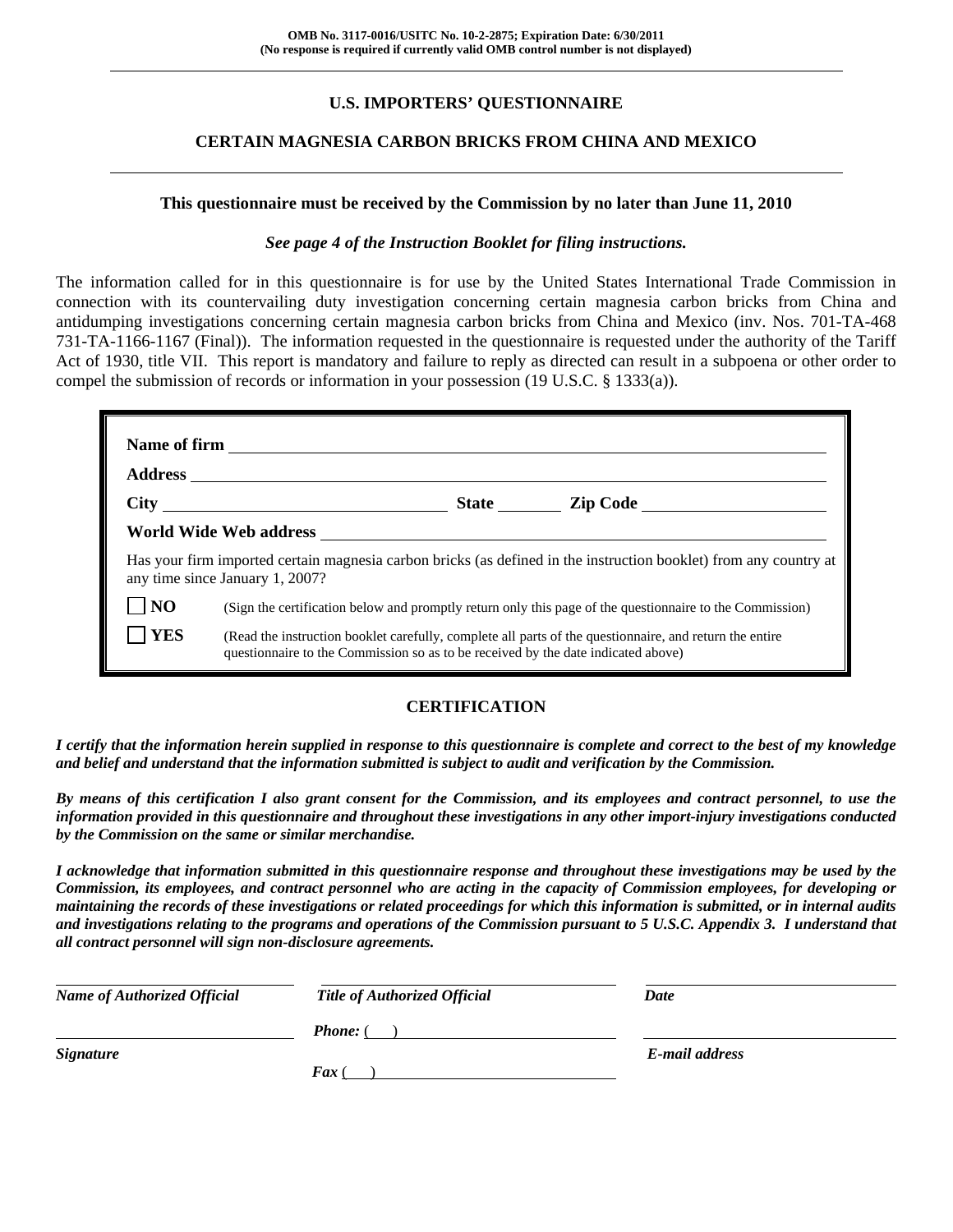U.S. Importers' Questionnaire – Certain Magnesia Carbon Bricks Page 2

#### **PART I.—GENERAL INFORMATION**

 $\overline{a}$ 

The questions in this questionnaire have been reviewed with market participants to ensure that issues of concern are adequately addressed and that data requests are sufficient, meaningful, and as limited as possible. Public reporting burden for this questionnaire is estimated to average 40 hours per response, including the time for reviewing instructions, searching existing data sources, gathering the data needed, and completing and reviewing the questionnaire. Send comments regarding the accuracy of this burden estimate or any other aspect of this collection of information, including suggestions for reducing the burden, to the Office of Investigations, U.S. International Trade Commission, 500 E Street, SW, Washington, DC 20436.

I-1a. **OMB statistics**.--Please report below the actual number of hours required and the cost to your firm of preparing the reply to this questionnaire and completing the form.

hours dollars

- I-1b. **OMB feedback**.--We are interested in any comments you may have for improving this questionnaire in general or the clarity of specific questions. Please attach such comments to your response or send them to the above address.
- I-2. **Establishments covered**.--Provide the name and address of establishment(s) covered by this questionnaire (see page 3 of the instruction booklet for reporting guidelines). If your firm is publicly traded, please specify the stock exchange and trading symbol.

|           | <b>Ownership.</b> --Is your firm owned, in whole or in part, by any other firm? |                        |
|-----------|---------------------------------------------------------------------------------|------------------------|
| $\Box$ No | $\Box$ Yes--List the following information                                      |                        |
| Firm name | Address                                                                         | Extent of<br>ownership |
|           |                                                                                 |                        |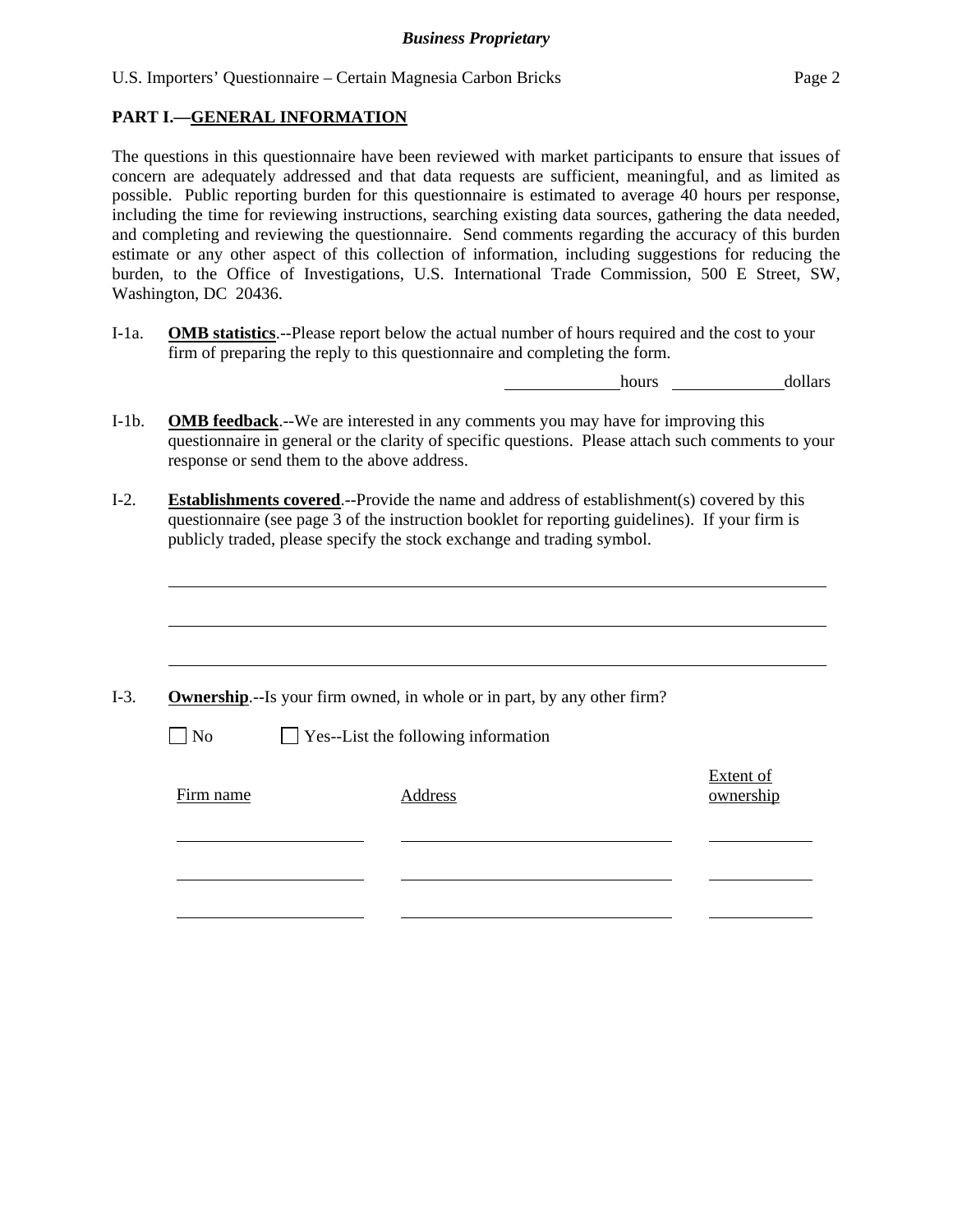#### **PART I.--GENERAL INFORMATION***--Continued*

I-4. **Related importers/exporter**.--Does your firm have any related firms, either domestic or foreign, which are engaged in importing certain magnesia carbon bricks from China or Mexico into the United States or which are engaged in exporting certain magnesia carbon bricks from China or Mexico to the United States?

| $\Box$ No | $\Box$ Yes--List the following information |             |
|-----------|--------------------------------------------|-------------|
| Firm name | Address                                    | Affiliation |
|           |                                            |             |
|           |                                            |             |
|           |                                            |             |
|           |                                            |             |

I-5. **Related producers**.--Does your firm have any related firms, either domestic or foreign, which are engaged in the production of certain magnesia carbon bricks?

| Firm name | Address | Affiliation |
|-----------|---------|-------------|
|           |         |             |
|           |         |             |
|           |         |             |

I-6. **Importing operations**.--Please indicate the nature of your firm's importing operations on certain magnesia carbon bricks. More than one answer may be applicable.

| $\Box$ Importer of record | $\Box$ Takes title to the imported product(s) |
|---------------------------|-----------------------------------------------|
|                           |                                               |

| $\Box$ Consignee of the imported products(s) | $\Box$ Customs broker or freight forwarder. |  |
|----------------------------------------------|---------------------------------------------|--|
|----------------------------------------------|---------------------------------------------|--|

I-7. **Consignee**.--If your firm is an importer of record of certain magnesia carbon bricks but is not the consignee, please list the consignees below (firm name, address, telephone number, and individual to contact).

| Firm name | Address | Contact person and phone<br>number |
|-----------|---------|------------------------------------|
|           |         |                                    |
|           |         |                                    |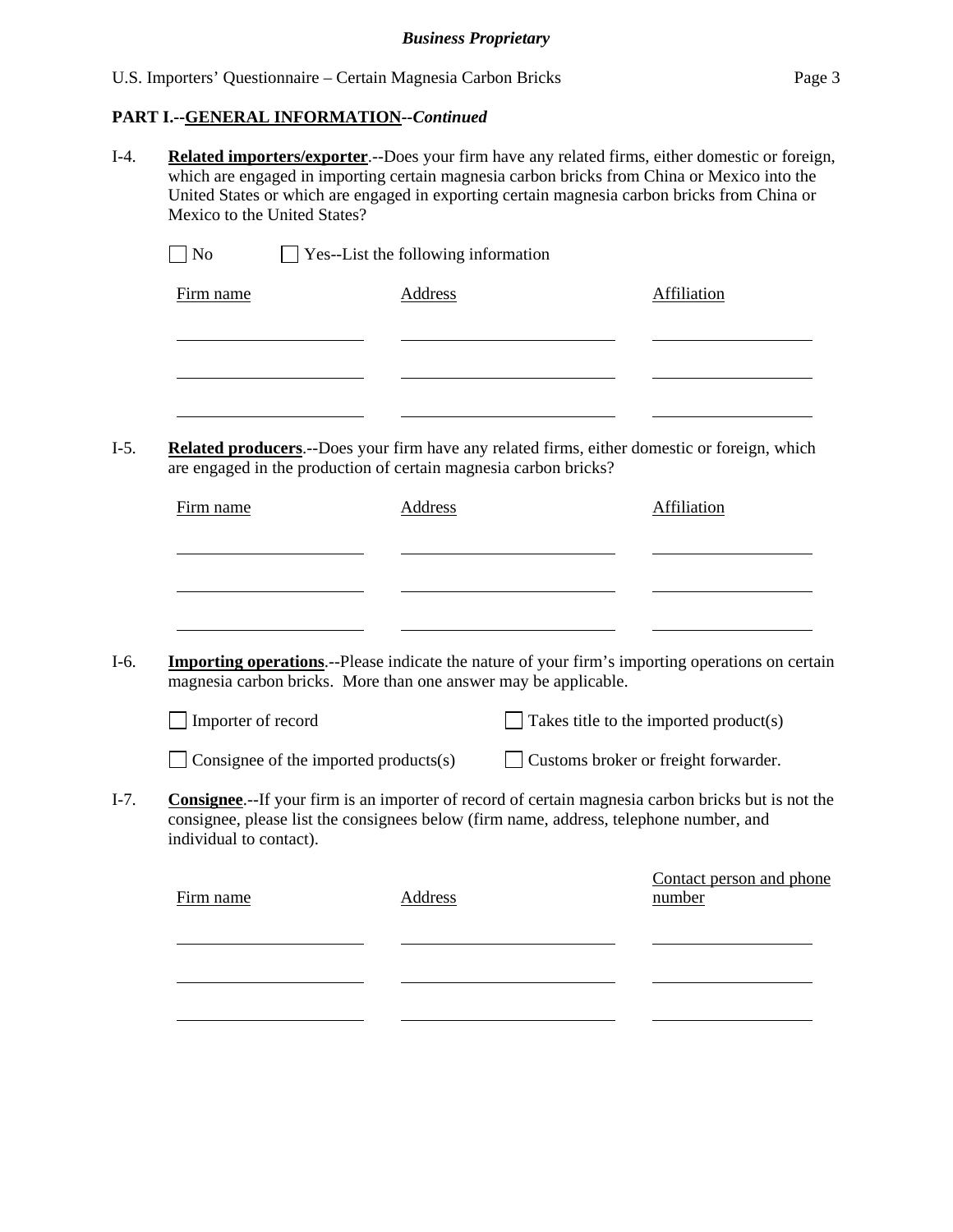U.S. Importers' Questionnaire – Certain Magnesia Carbon Bricks Page 4

## **PART I.--GENERAL INFORMATION***--Continued*

 $\overline{a}$ 

| $I-8.$  | <b>FTZ</b> or bonded warehouses.--Please indicate whether your firm enters certain magnesia carbon<br>bricks into, or withdraws such merchandise from, foreign trade zones or bonded warehouses.                          |  |  |
|---------|---------------------------------------------------------------------------------------------------------------------------------------------------------------------------------------------------------------------------|--|--|
|         | Yes<br>Foreign trade zones<br>$\overline{\rm No}$                                                                                                                                                                         |  |  |
|         | $\overline{N_0}$<br>Yes<br>Bonded warehouses                                                                                                                                                                              |  |  |
| $I-9.$  | <b>Temporary importation under bond.</b> --Please indicate whether your firm imports certain<br>magnesia carbon bricks under the TIB (temporary importation under bond) program.                                          |  |  |
|         | Yes<br>$ $ No                                                                                                                                                                                                             |  |  |
| $I-10.$ | <b>Third-country trade activities.</b> --To your knowledge, have the products subject to this<br>proceeding been the subject of any other import relief investigations in the United States or in any<br>other countries? |  |  |
|         | Yes-Please specify.<br>N <sub>o</sub>                                                                                                                                                                                     |  |  |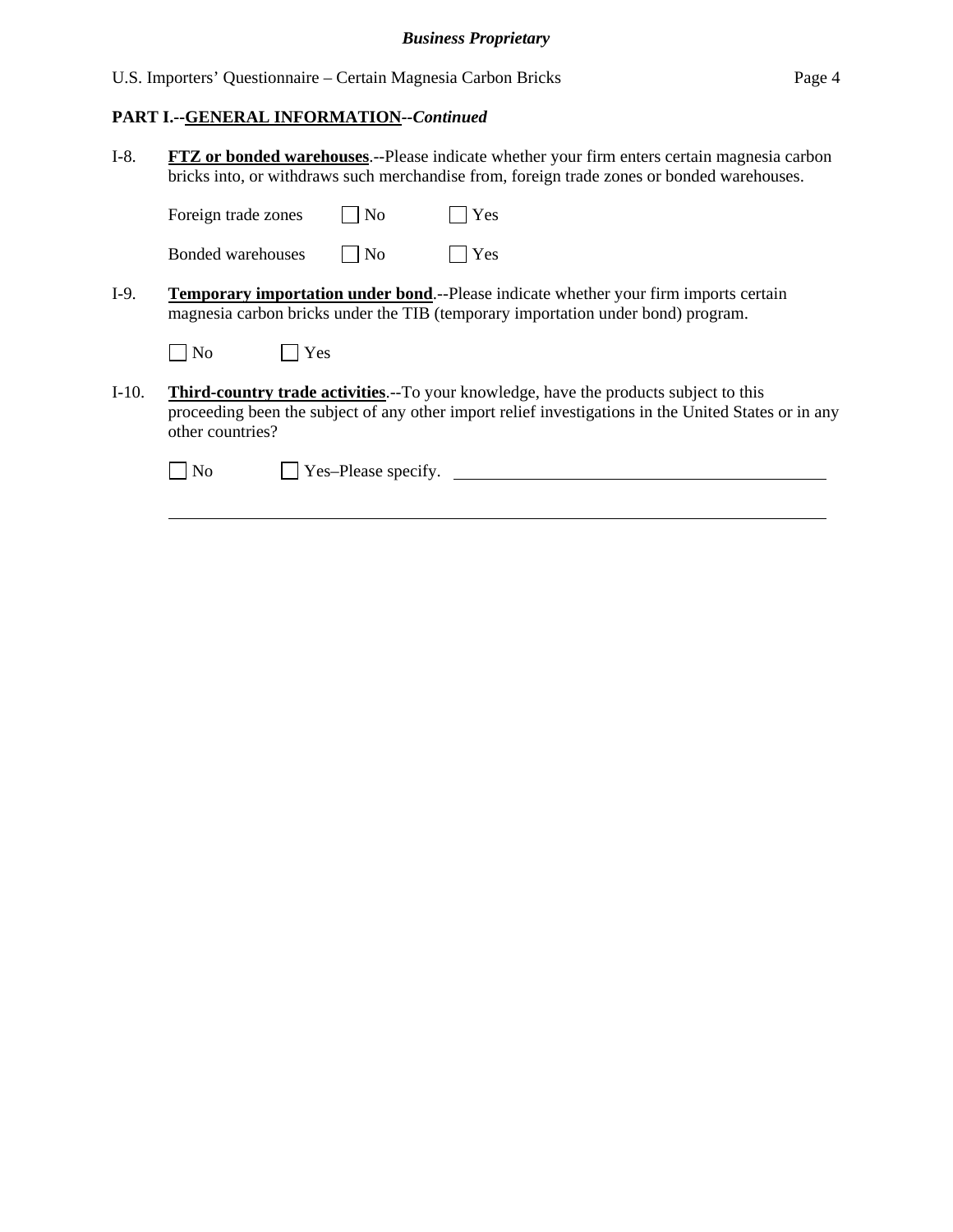#### **PART II.--TRADE AND RELATED INFORMATION**

Further information on this part of the questionnaire can be obtained from Elizabeth Haines **(202-205- 3200, Elizabeth.haines@usitc.gov). Supply all data requested on a calendar-year basis**.

II-1. **Contact information (trade)**.--Who should be contacted regarding the requested trade and related information?

|         | Company contact:                                   |                |                   |                                                                                                                                                                                                   |
|---------|----------------------------------------------------|----------------|-------------------|---------------------------------------------------------------------------------------------------------------------------------------------------------------------------------------------------|
|         |                                                    | Name and title |                   |                                                                                                                                                                                                   |
|         |                                                    | Phone number   |                   | E-mail address                                                                                                                                                                                    |
| $II-2.$ |                                                    |                |                   | Changes in operations.--Please indicate whether your firm has experienced any of the following<br>changes in relation to the importation of certain magnesia carbon bricks since January 1, 2007? |
|         | (check as many as appropriate)                     |                | (please describe) |                                                                                                                                                                                                   |
|         | $\Box$ office/warehouse openings                   |                |                   |                                                                                                                                                                                                   |
|         | office/warehouse closings                          |                |                   |                                                                                                                                                                                                   |
|         |                                                    |                |                   |                                                                                                                                                                                                   |
|         |                                                    |                |                   |                                                                                                                                                                                                   |
|         |                                                    |                |                   |                                                                                                                                                                                                   |
|         |                                                    |                |                   |                                                                                                                                                                                                   |
|         | prolonged shutdowns or<br>importation curtailments |                |                   |                                                                                                                                                                                                   |
|         | revised labor agreements                           |                |                   |                                                                                                                                                                                                   |
|         |                                                    |                |                   |                                                                                                                                                                                                   |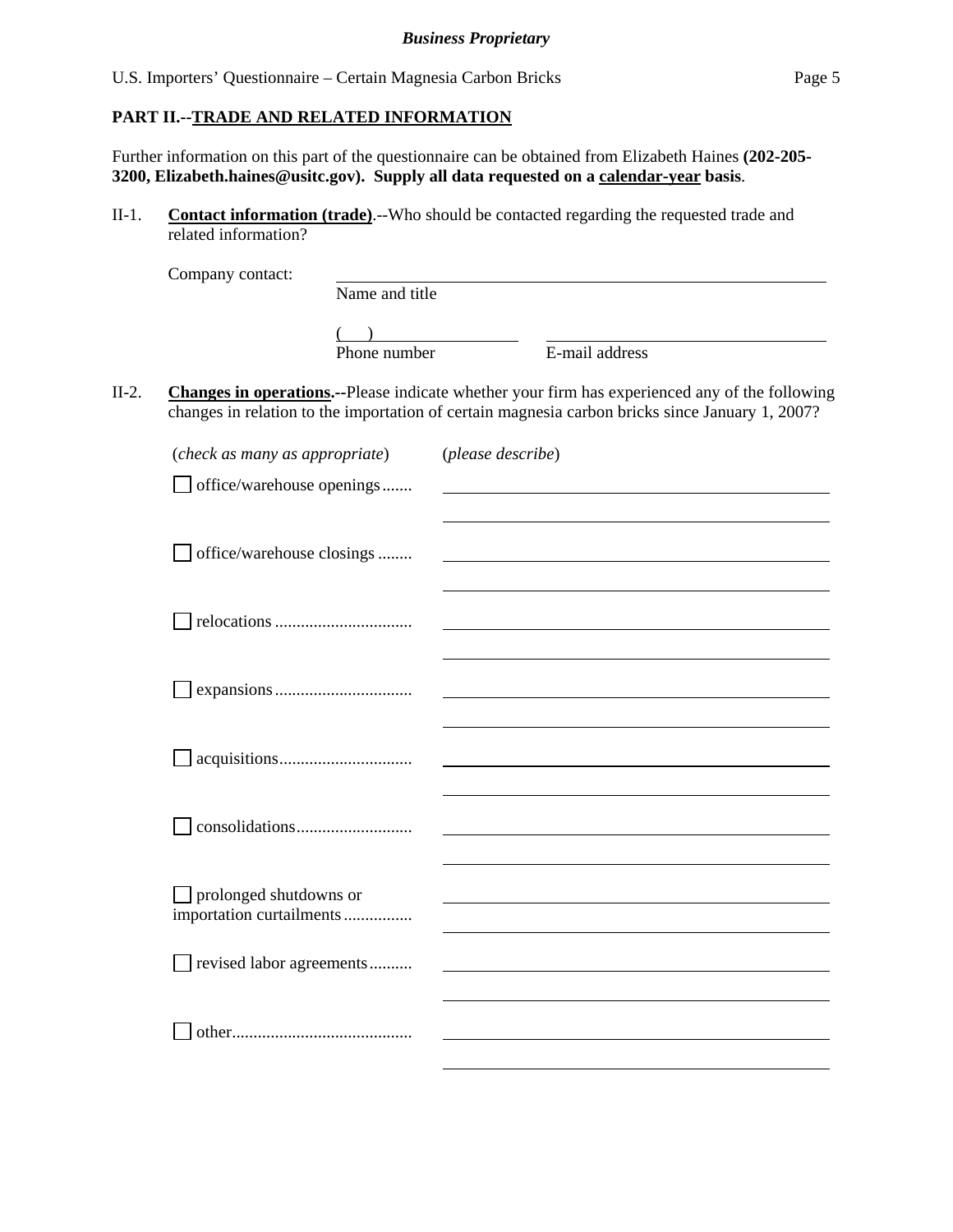l

 $\overline{a}$ 

 $\overline{a}$ 

## **PART II.--TRADE AND RELATED INFORMATION***--Continued*

| $II-3.$ | <b>Arranged imports.</b> --Has your firm imported or arranged for the importation of certain magnesia<br>carbon bricks from China or Mexico for delivery after March 31, 2010?                                                    |  |  |  |
|---------|-----------------------------------------------------------------------------------------------------------------------------------------------------------------------------------------------------------------------------------|--|--|--|
|         | $\overline{N}$<br>$\Box$ Yes-Indicate when such orders are to be delivered and the quantities<br>involved.                                                                                                                        |  |  |  |
|         | China                                                                                                                                                                                                                             |  |  |  |
|         | Mexico                                                                                                                                                                                                                            |  |  |  |
|         |                                                                                                                                                                                                                                   |  |  |  |
| $II-4.$ | <b>Reasons for importing.</b> -If your firm also produces certain magnesia carbon bricks in the United<br>States, please indicate your reasons for importing this product. If your reasons differ by source,<br>please elaborate. |  |  |  |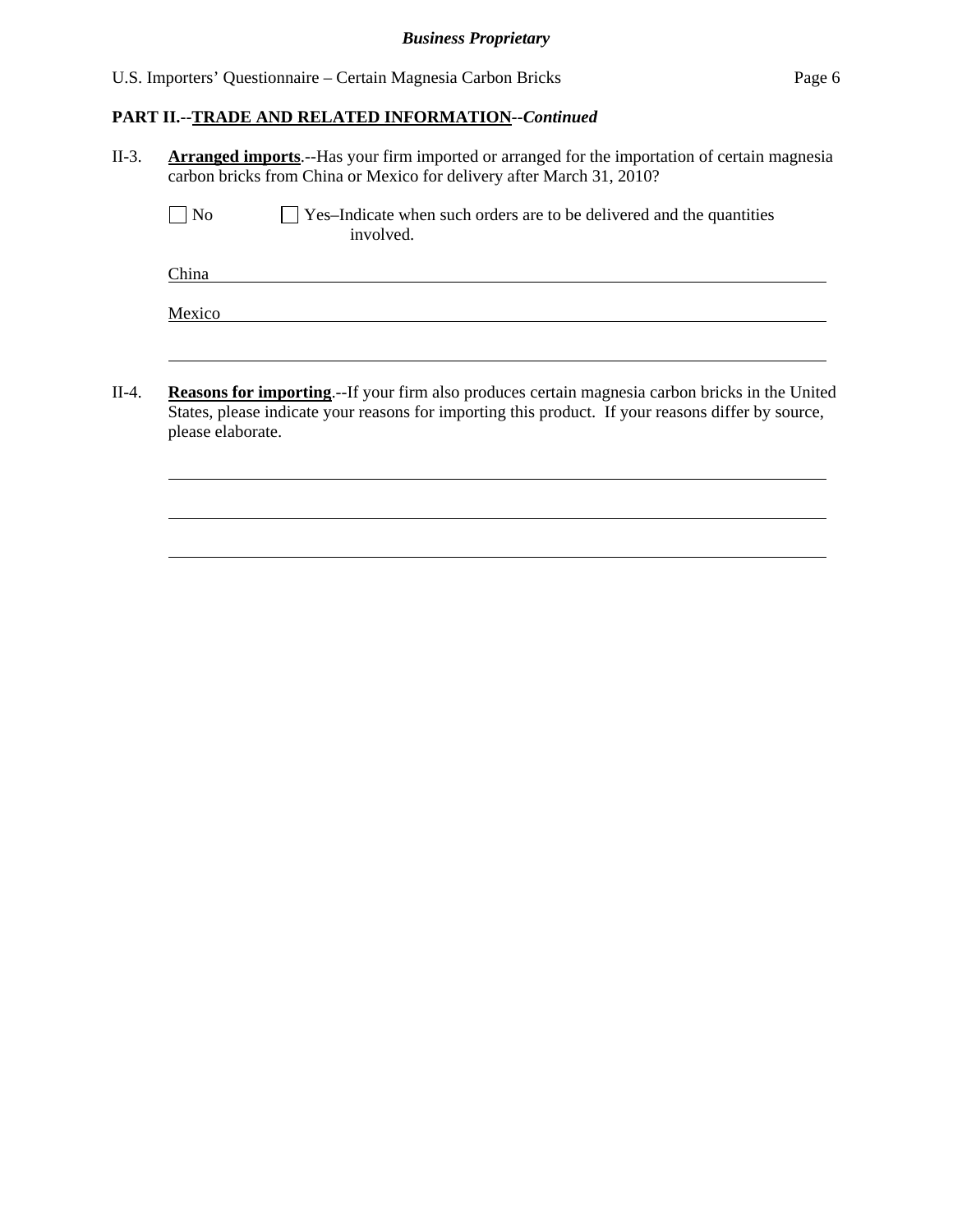II-5a. **IMPORTS FROM SUBJECT SOURCES**.–Report your firm's imports and your firm's shipments and inventories of certain magnesia carbon bricks imported from China by your firm during the specified periods. (See definitions in the instruction booklet.)

# **CHINA**

| Quantity (in short tons), value (in \$1,000)                                                                                                                                                                                                                                                                                                  |      |                       |      |               |      |  |
|-----------------------------------------------------------------------------------------------------------------------------------------------------------------------------------------------------------------------------------------------------------------------------------------------------------------------------------------------|------|-----------------------|------|---------------|------|--|
|                                                                                                                                                                                                                                                                                                                                               |      | <b>Calendar years</b> |      | January-March |      |  |
| <b>Item</b>                                                                                                                                                                                                                                                                                                                                   | 2007 | 2008                  | 2009 | 2009          | 2010 |  |
| Beginning-of-period inventories (quantity)                                                                                                                                                                                                                                                                                                    |      |                       |      |               |      |  |
| Imports: $1$                                                                                                                                                                                                                                                                                                                                  |      |                       |      |               |      |  |
| Quantity of imports                                                                                                                                                                                                                                                                                                                           |      |                       |      |               |      |  |
| Value of imports                                                                                                                                                                                                                                                                                                                              |      |                       |      |               |      |  |
| U.S. shipments:                                                                                                                                                                                                                                                                                                                               |      |                       |      |               |      |  |
| <b>Commercial shipments:</b>                                                                                                                                                                                                                                                                                                                  |      |                       |      |               |      |  |
| Quantity of commercial shipments                                                                                                                                                                                                                                                                                                              |      |                       |      |               |      |  |
| Value of commercial shipments                                                                                                                                                                                                                                                                                                                 |      |                       |      |               |      |  |
| Internal consumption/company transfers:                                                                                                                                                                                                                                                                                                       |      |                       |      |               |      |  |
| Quantity of internal consumption/transfers                                                                                                                                                                                                                                                                                                    |      |                       |      |               |      |  |
| Value <sup>2</sup> of internal consumption/transfers                                                                                                                                                                                                                                                                                          |      |                       |      |               |      |  |
| Export shipments: <sup>3</sup>                                                                                                                                                                                                                                                                                                                |      |                       |      |               |      |  |
| Quantity of export shipments                                                                                                                                                                                                                                                                                                                  |      |                       |      |               |      |  |
| Value of export shipments                                                                                                                                                                                                                                                                                                                     |      |                       |      |               |      |  |
| End-of-period inventories <sup>4</sup> (quantity)                                                                                                                                                                                                                                                                                             |      |                       |      |               |      |  |
| <b>Channels of distribution:</b>                                                                                                                                                                                                                                                                                                              |      |                       |      |               |      |  |
| U.S. shipments to distributors (quantity)                                                                                                                                                                                                                                                                                                     |      |                       |      |               |      |  |
| U.S. shipments to end users (quantity)                                                                                                                                                                                                                                                                                                        |      |                       |      |               |      |  |
| Please identify the foreign producers, if known:                                                                                                                                                                                                                                                                                              |      |                       |      |               |      |  |
|                                                                                                                                                                                                                                                                                                                                               |      |                       |      |               |      |  |
| <sup>2</sup> Sales to related firms (including internal consumption) must be valued at fair market value. In the event that you use a<br>different basis for valuing these sales within your company, please specify that basis (e.g., cost, cost plus, etc.) and provide<br>value data using that basis for each of the periods noted above: |      |                       |      |               |      |  |
| Identify your principal export markets:<br>Reconciliation of data .-- Please note that the quantities reported above should reconcile as follows: beginning-of-period<br>inventories, plus imports, less total shipments, equals end-of-period inventories. Do the data reported reconcile?<br>$\Box$ Yes<br>No--Please explain:              |      |                       |      |               |      |  |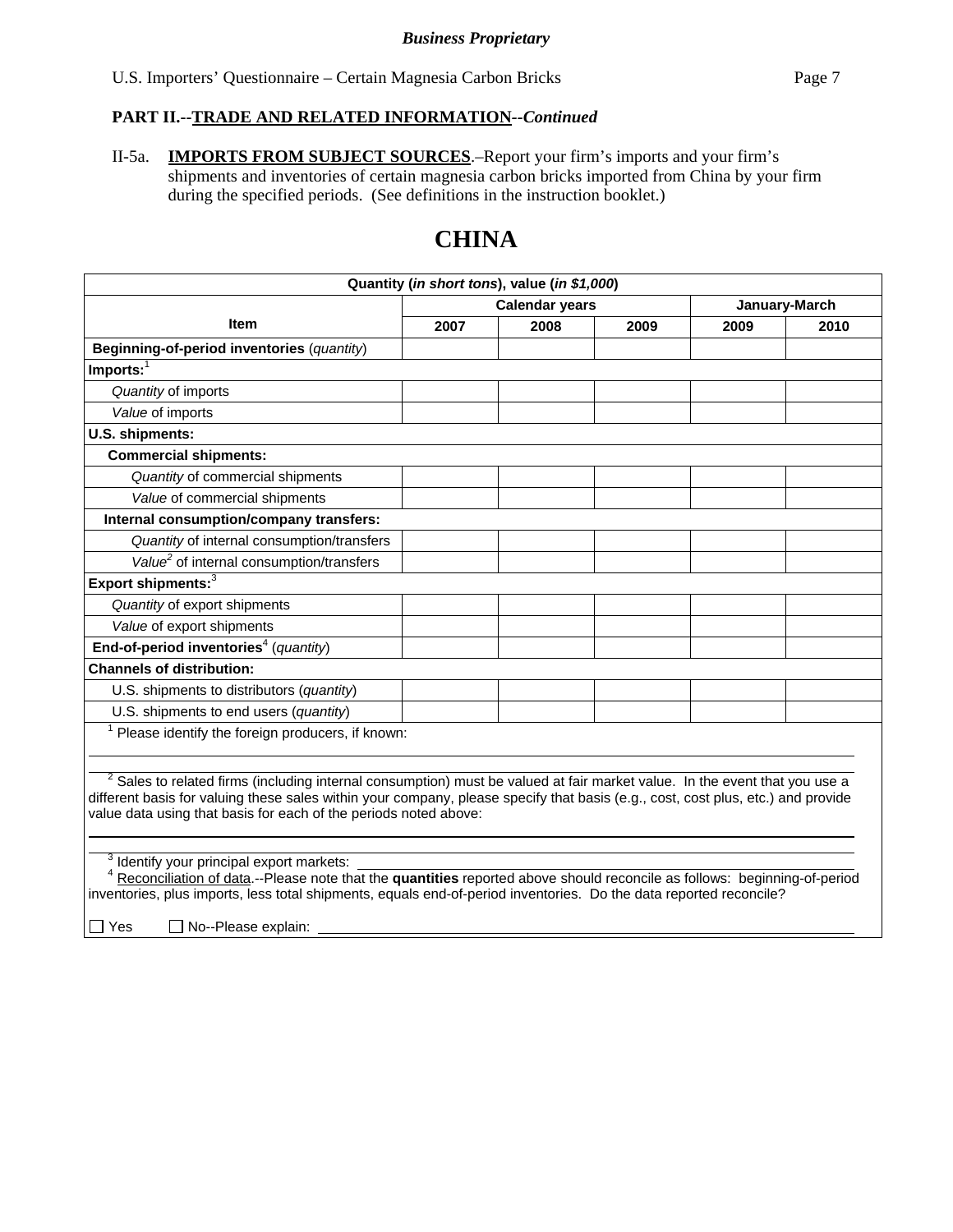II-5b. **IMPORTS FROM SUBJECT SOURCES**.–Report your firm's imports and your firm's shipments and inventories of certain magnesia carbon bricks imported from China by your firm during the specified periods. (See definitions in the instruction booklet.)

| Quantity (in short tons), value (in \$1,000)                                                                                                                                                                                                                                                                                     |      |      |  |  |  |  |  |  |
|----------------------------------------------------------------------------------------------------------------------------------------------------------------------------------------------------------------------------------------------------------------------------------------------------------------------------------|------|------|--|--|--|--|--|--|
| January-June<br>July-December                                                                                                                                                                                                                                                                                                    |      |      |  |  |  |  |  |  |
| <b>Item</b>                                                                                                                                                                                                                                                                                                                      | 2009 | 2009 |  |  |  |  |  |  |
|                                                                                                                                                                                                                                                                                                                                  |      |      |  |  |  |  |  |  |
| Beginning-of-period inventories (quantity)                                                                                                                                                                                                                                                                                       |      |      |  |  |  |  |  |  |
| $Imports:$ <sup>1</sup>                                                                                                                                                                                                                                                                                                          |      |      |  |  |  |  |  |  |
| Quantity of imports                                                                                                                                                                                                                                                                                                              |      |      |  |  |  |  |  |  |
| Value of imports                                                                                                                                                                                                                                                                                                                 |      |      |  |  |  |  |  |  |
| U.S. shipments:                                                                                                                                                                                                                                                                                                                  |      |      |  |  |  |  |  |  |
| <b>Commercial shipments:</b>                                                                                                                                                                                                                                                                                                     |      |      |  |  |  |  |  |  |
| Quantity of commercial shipments                                                                                                                                                                                                                                                                                                 |      |      |  |  |  |  |  |  |
| Value of commercial shipments                                                                                                                                                                                                                                                                                                    |      |      |  |  |  |  |  |  |
| Internal consumption/company transfers:                                                                                                                                                                                                                                                                                          |      |      |  |  |  |  |  |  |
| Quantity of internal consumption/transfers                                                                                                                                                                                                                                                                                       |      |      |  |  |  |  |  |  |
| Value <sup>2</sup> of internal consumption/transfers                                                                                                                                                                                                                                                                             |      |      |  |  |  |  |  |  |
| Export shipments: <sup>3</sup>                                                                                                                                                                                                                                                                                                   |      |      |  |  |  |  |  |  |
| Quantity of export shipments                                                                                                                                                                                                                                                                                                     |      |      |  |  |  |  |  |  |
| Value of export shipments                                                                                                                                                                                                                                                                                                        |      |      |  |  |  |  |  |  |
| End-of-period inventories <sup>4</sup> (quantity)                                                                                                                                                                                                                                                                                |      |      |  |  |  |  |  |  |
| <b>Channels of distribution:</b>                                                                                                                                                                                                                                                                                                 |      |      |  |  |  |  |  |  |
| U.S. shipments to distributors (quantity)                                                                                                                                                                                                                                                                                        |      |      |  |  |  |  |  |  |
| U.S. shipments to end users (quantity)                                                                                                                                                                                                                                                                                           |      |      |  |  |  |  |  |  |
| $1$ Please identify the foreign producers, if known:                                                                                                                                                                                                                                                                             |      |      |  |  |  |  |  |  |
|                                                                                                                                                                                                                                                                                                                                  |      |      |  |  |  |  |  |  |
| Sales to related firms (including internal consumption) must be valued at fair market value. In the event that you use a<br>different basis for valuing these sales within your company, please specify that basis (e.g., cost, cost plus, etc.) and provide<br>value data using that basis for each of the periods noted above: |      |      |  |  |  |  |  |  |
| Identify your principal export markets:<br>Reconciliation of data .--Please note that the quantities reported above should reconcile as follows: beginning-of-period<br>inventories, plus imports, less total shipments, equals end-of-period inventories. Do the data reported reconcile?                                       |      |      |  |  |  |  |  |  |

## **CHINA**

□ Yes □ No--Please explain: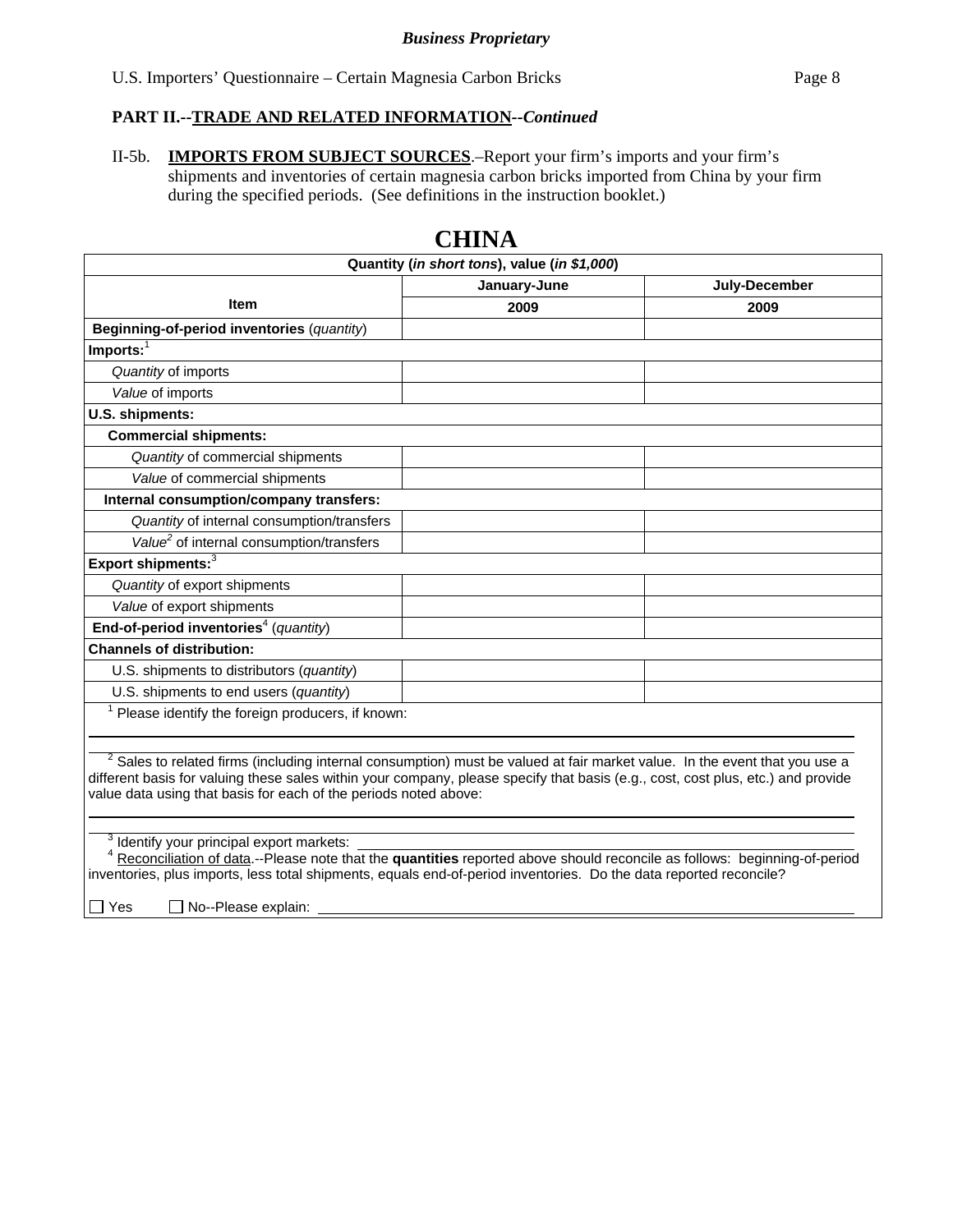II-6a. **IMPORTS FROM SUBJECT SOURCES**.–Report your firm's imports and your firm's shipments and inventories of certain magnesia carbon bricks imported from Mexico by your firm during the specified periods. (See definitions in the instruction booklet.)

# **MEXICO**

| Quantity (in short tons), value (in \$1,000)                                                                                                                                                                                                                                                                                         |                                        |      |      |      |      |  |
|--------------------------------------------------------------------------------------------------------------------------------------------------------------------------------------------------------------------------------------------------------------------------------------------------------------------------------------|----------------------------------------|------|------|------|------|--|
|                                                                                                                                                                                                                                                                                                                                      | <b>Calendar years</b><br>January-March |      |      |      |      |  |
| <b>Item</b>                                                                                                                                                                                                                                                                                                                          | 2007                                   | 2008 | 2009 | 2009 | 2010 |  |
| Beginning-of-period inventories (quantity)                                                                                                                                                                                                                                                                                           |                                        |      |      |      |      |  |
| Imports: $1$                                                                                                                                                                                                                                                                                                                         |                                        |      |      |      |      |  |
| Quantity of imports                                                                                                                                                                                                                                                                                                                  |                                        |      |      |      |      |  |
| Value of imports                                                                                                                                                                                                                                                                                                                     |                                        |      |      |      |      |  |
| U.S. shipments:                                                                                                                                                                                                                                                                                                                      |                                        |      |      |      |      |  |
| <b>Commercial shipments:</b>                                                                                                                                                                                                                                                                                                         |                                        |      |      |      |      |  |
| Quantity of commercial shipments                                                                                                                                                                                                                                                                                                     |                                        |      |      |      |      |  |
| Value of commercial shipments                                                                                                                                                                                                                                                                                                        |                                        |      |      |      |      |  |
| Internal consumption/company transfers:                                                                                                                                                                                                                                                                                              |                                        |      |      |      |      |  |
| Quantity of internal consumption/transfers                                                                                                                                                                                                                                                                                           |                                        |      |      |      |      |  |
| Value <sup>2</sup> of internal consumption/transfers                                                                                                                                                                                                                                                                                 |                                        |      |      |      |      |  |
| Export shipments: <sup>3</sup>                                                                                                                                                                                                                                                                                                       |                                        |      |      |      |      |  |
| Quantity of export shipments                                                                                                                                                                                                                                                                                                         |                                        |      |      |      |      |  |
| Value of export shipments                                                                                                                                                                                                                                                                                                            |                                        |      |      |      |      |  |
| End-of-period inventories <sup>4</sup> (quantity)                                                                                                                                                                                                                                                                                    |                                        |      |      |      |      |  |
| <b>Channels of distribution:</b>                                                                                                                                                                                                                                                                                                     |                                        |      |      |      |      |  |
| U.S. shipments to distributors (quantity)                                                                                                                                                                                                                                                                                            |                                        |      |      |      |      |  |
| U.S. shipments to end users (quantity)                                                                                                                                                                                                                                                                                               |                                        |      |      |      |      |  |
| Please identify the foreign producers, if known:                                                                                                                                                                                                                                                                                     |                                        |      |      |      |      |  |
|                                                                                                                                                                                                                                                                                                                                      |                                        |      |      |      |      |  |
| $2$ Sales to related firms (including internal consumption) must be valued at fair market value. In the event that you use a<br>different basis for valuing these sales within your company, please specify that basis (e.g., cost, cost plus, etc.) and provide<br>value data using that basis for each of the periods noted above: |                                        |      |      |      |      |  |
| Identify your principal export markets:<br>Reconciliation of data.--Please note that the quantities reported above should reconcile as follows: beginning-of-period<br>inventories, plus imports, less total shipments, equals end-of-period inventories. Do the data reported reconcile?                                            |                                        |      |      |      |      |  |
| □ No--Please explain:<br>□ Yes                                                                                                                                                                                                                                                                                                       |                                        |      |      |      |      |  |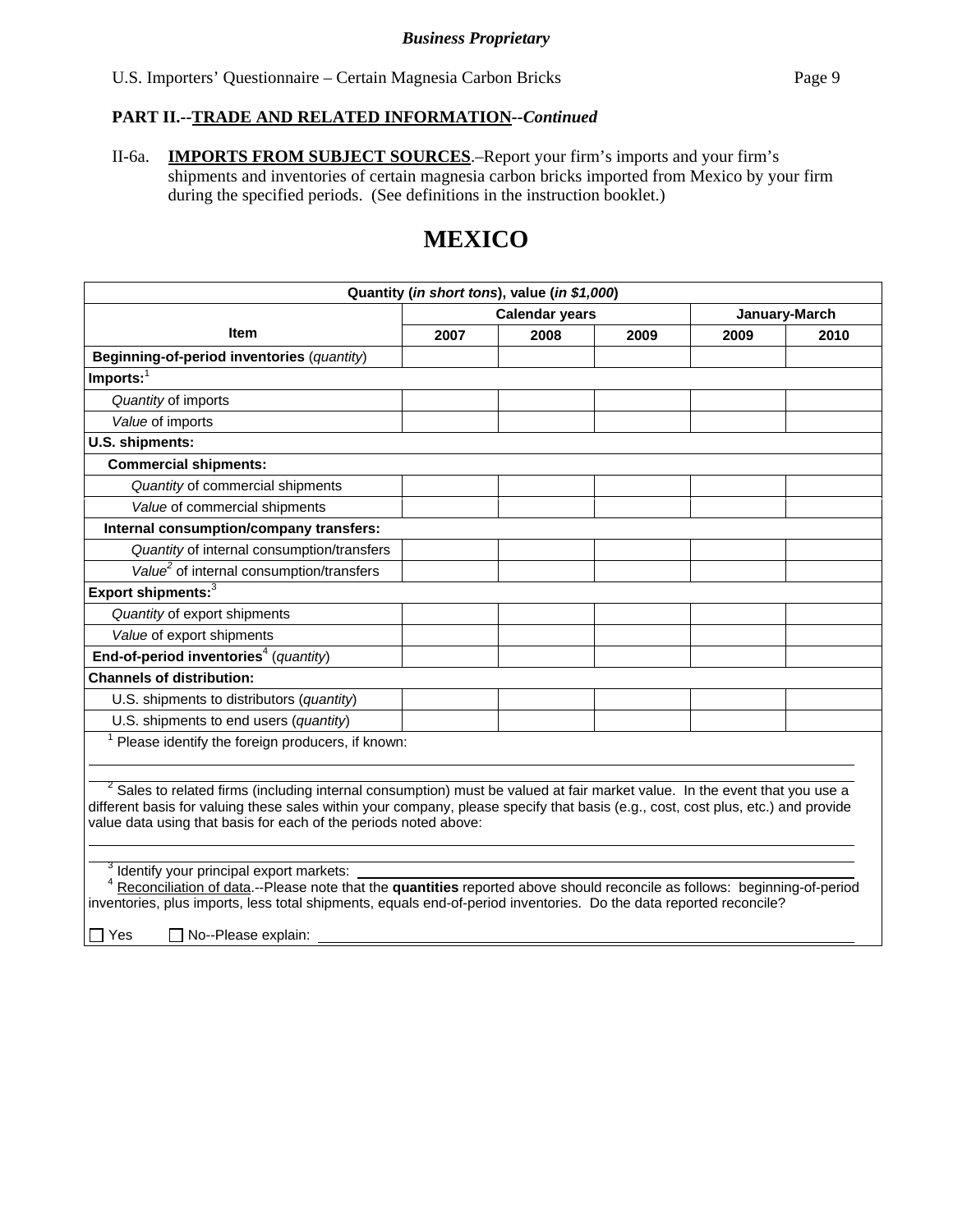II-6b. **IMPORTS FROM SUBJECT SOURCES**.–Report your firm's imports and your firm's shipments and inventories of certain magnesia carbon bricks imported from Mexico by your firm during the specified periods. (See definitions in the instruction booklet.)

# **MEXICO**

| Quantity (in short tons), value (in \$1,000)                                                                                                                                                                                                                                                                                         |              |               |  |  |  |  |
|--------------------------------------------------------------------------------------------------------------------------------------------------------------------------------------------------------------------------------------------------------------------------------------------------------------------------------------|--------------|---------------|--|--|--|--|
|                                                                                                                                                                                                                                                                                                                                      | January-June | July-December |  |  |  |  |
| Item                                                                                                                                                                                                                                                                                                                                 | 2009         | 2009          |  |  |  |  |
| Beginning-of-period inventories (quantity)                                                                                                                                                                                                                                                                                           |              |               |  |  |  |  |
| $Imports:$ <sup>1</sup>                                                                                                                                                                                                                                                                                                              |              |               |  |  |  |  |
| Quantity of imports                                                                                                                                                                                                                                                                                                                  |              |               |  |  |  |  |
| Value of imports                                                                                                                                                                                                                                                                                                                     |              |               |  |  |  |  |
| U.S. shipments:                                                                                                                                                                                                                                                                                                                      |              |               |  |  |  |  |
| <b>Commercial shipments:</b>                                                                                                                                                                                                                                                                                                         |              |               |  |  |  |  |
| Quantity of commercial shipments                                                                                                                                                                                                                                                                                                     |              |               |  |  |  |  |
| Value of commercial shipments                                                                                                                                                                                                                                                                                                        |              |               |  |  |  |  |
| Internal consumption/company transfers:                                                                                                                                                                                                                                                                                              |              |               |  |  |  |  |
| Quantity of internal consumption/transfers                                                                                                                                                                                                                                                                                           |              |               |  |  |  |  |
| Value <sup>2</sup> of internal consumption/transfers                                                                                                                                                                                                                                                                                 |              |               |  |  |  |  |
| Export shipments: <sup>3</sup>                                                                                                                                                                                                                                                                                                       |              |               |  |  |  |  |
| Quantity of export shipments                                                                                                                                                                                                                                                                                                         |              |               |  |  |  |  |
| Value of export shipments                                                                                                                                                                                                                                                                                                            |              |               |  |  |  |  |
| End-of-period inventories <sup>4</sup> (quantity)                                                                                                                                                                                                                                                                                    |              |               |  |  |  |  |
| <b>Channels of distribution:</b>                                                                                                                                                                                                                                                                                                     |              |               |  |  |  |  |
| U.S. shipments to distributors (quantity)                                                                                                                                                                                                                                                                                            |              |               |  |  |  |  |
| U.S. shipments to end users (quantity)                                                                                                                                                                                                                                                                                               |              |               |  |  |  |  |
| Please identify the foreign producers, if known:                                                                                                                                                                                                                                                                                     |              |               |  |  |  |  |
|                                                                                                                                                                                                                                                                                                                                      |              |               |  |  |  |  |
| $2$ Sales to related firms (including internal consumption) must be valued at fair market value. In the event that you use a<br>different basis for valuing these sales within your company, please specify that basis (e.g., cost, cost plus, etc.) and provide<br>value data using that basis for each of the periods noted above: |              |               |  |  |  |  |
| Identify your principal export markets:<br>Reconciliation of data.--Please note that the quantities reported above should reconcile as follows: beginning-of-period<br>inventories, plus imports, less total shipments, equals end-of-period inventories. Do the data reported reconcile?                                            |              |               |  |  |  |  |
| □ No--Please explain:<br>□ Yes                                                                                                                                                                                                                                                                                                       |              |               |  |  |  |  |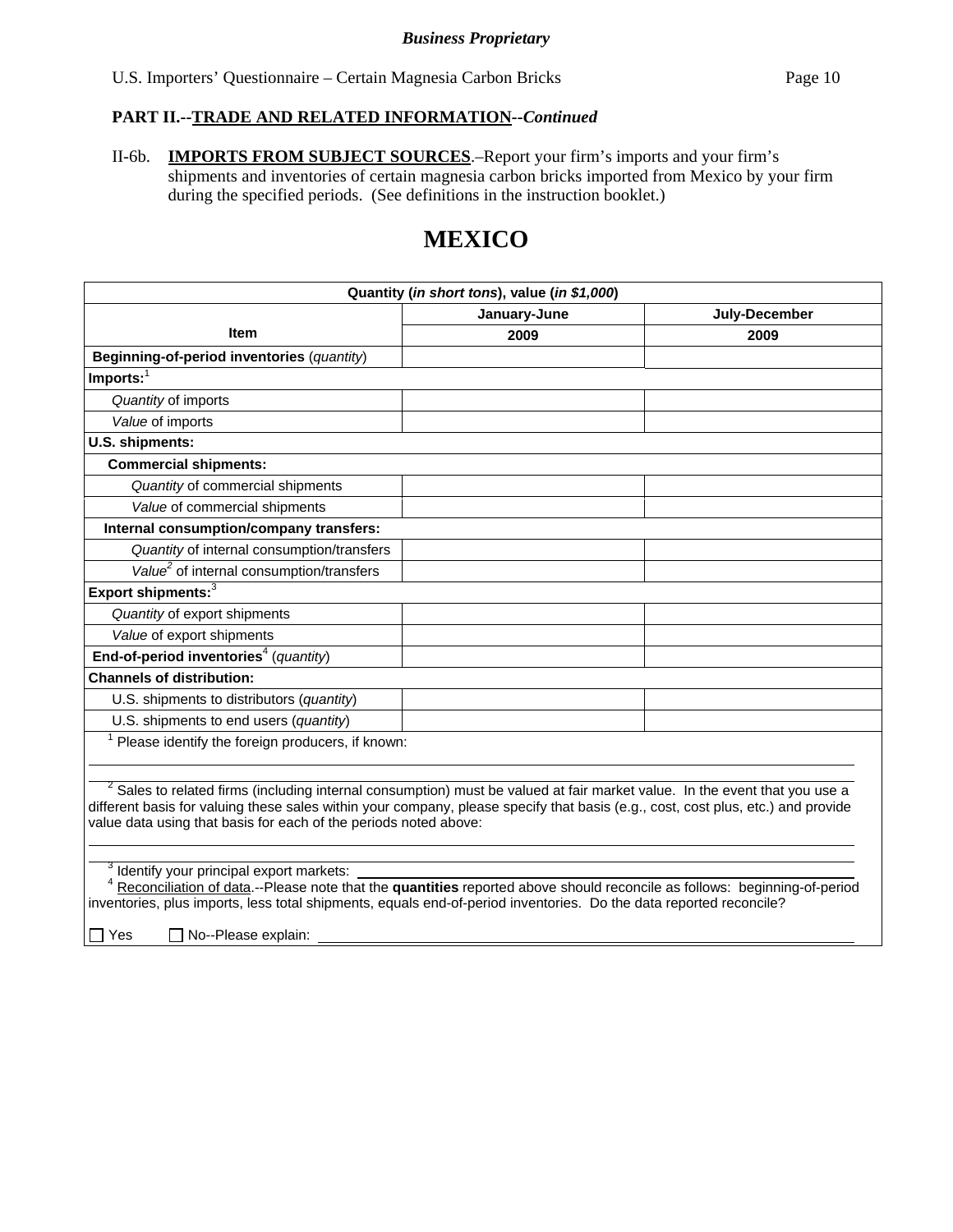II-7a. **IMPORTS FROM NONSUBJECT SOURCES**.–Report your firm's imports and your firm's shipments and inventories of certain magnesia carbon bricks imported from **all other sources combined** by your firm during the specified periods. (See definitions in the instruction booklet.)

# **ALL OTHER SOURCES COMBINED**

| Quantity (in short tons), value (in \$1,000)                                                                                                                                                                                                                                                                                         |      |                       |      |      |               |  |
|--------------------------------------------------------------------------------------------------------------------------------------------------------------------------------------------------------------------------------------------------------------------------------------------------------------------------------------|------|-----------------------|------|------|---------------|--|
|                                                                                                                                                                                                                                                                                                                                      |      | <b>Calendar years</b> |      |      | January-March |  |
| Item                                                                                                                                                                                                                                                                                                                                 | 2007 | 2008                  | 2009 | 2009 | 2010          |  |
| Beginning-of-period inventories (quantity)                                                                                                                                                                                                                                                                                           |      |                       |      |      |               |  |
| $Imports:$ <sup>1</sup>                                                                                                                                                                                                                                                                                                              |      |                       |      |      |               |  |
| Quantity of imports                                                                                                                                                                                                                                                                                                                  |      |                       |      |      |               |  |
| Value of imports                                                                                                                                                                                                                                                                                                                     |      |                       |      |      |               |  |
| U.S. shipments:                                                                                                                                                                                                                                                                                                                      |      |                       |      |      |               |  |
| <b>Commercial shipments:</b>                                                                                                                                                                                                                                                                                                         |      |                       |      |      |               |  |
| Quantity of commercial shipments                                                                                                                                                                                                                                                                                                     |      |                       |      |      |               |  |
| Value of commercial shipments                                                                                                                                                                                                                                                                                                        |      |                       |      |      |               |  |
| Internal consumption/company transfers:                                                                                                                                                                                                                                                                                              |      |                       |      |      |               |  |
| Quantity of internal consumption/transfers                                                                                                                                                                                                                                                                                           |      |                       |      |      |               |  |
| Value <sup>2</sup> of internal consumption/transfers                                                                                                                                                                                                                                                                                 |      |                       |      |      |               |  |
| Export shipments: <sup>3</sup>                                                                                                                                                                                                                                                                                                       |      |                       |      |      |               |  |
| Quantity of export shipments                                                                                                                                                                                                                                                                                                         |      |                       |      |      |               |  |
| Value of export shipments                                                                                                                                                                                                                                                                                                            |      |                       |      |      |               |  |
| End-of-period inventories <sup>4</sup> (quantity)                                                                                                                                                                                                                                                                                    |      |                       |      |      |               |  |
| <b>Channels of distribution:</b>                                                                                                                                                                                                                                                                                                     |      |                       |      |      |               |  |
| U.S. shipments to distributors (quantity)                                                                                                                                                                                                                                                                                            |      |                       |      |      |               |  |
| U.S. shipments to end users (quantity)                                                                                                                                                                                                                                                                                               |      |                       |      |      |               |  |
| Please identify the sources and foreign producers, if known:                                                                                                                                                                                                                                                                         |      |                       |      |      |               |  |
|                                                                                                                                                                                                                                                                                                                                      |      |                       |      |      |               |  |
| $2$ Sales to related firms (including internal consumption) must be valued at fair market value. In the event that you use a<br>different basis for valuing these sales within your company, please specify that basis (e.g., cost, cost plus, etc.) and provide<br>value data using that basis for each of the periods noted above: |      |                       |      |      |               |  |
|                                                                                                                                                                                                                                                                                                                                      |      |                       |      |      |               |  |
| <sup>3</sup> Identify your principal export markets:<br>Reconciliation of data.--Please note that the quantities reported above should reconcile as follows: beginning-of-period<br>inventories, plus imports, less total shipments, equals end-of-period inventories. Do the data reported reconcile?                               |      |                       |      |      |               |  |
| $\Box$ $V_{\text{max}}$ $\Box$ $N_{\text{max}}$ $\Box$ $N_{\text{max}}$ $\Box$ $\Box$                                                                                                                                                                                                                                                |      |                       |      |      |               |  |

∐ Yes No--Please explain: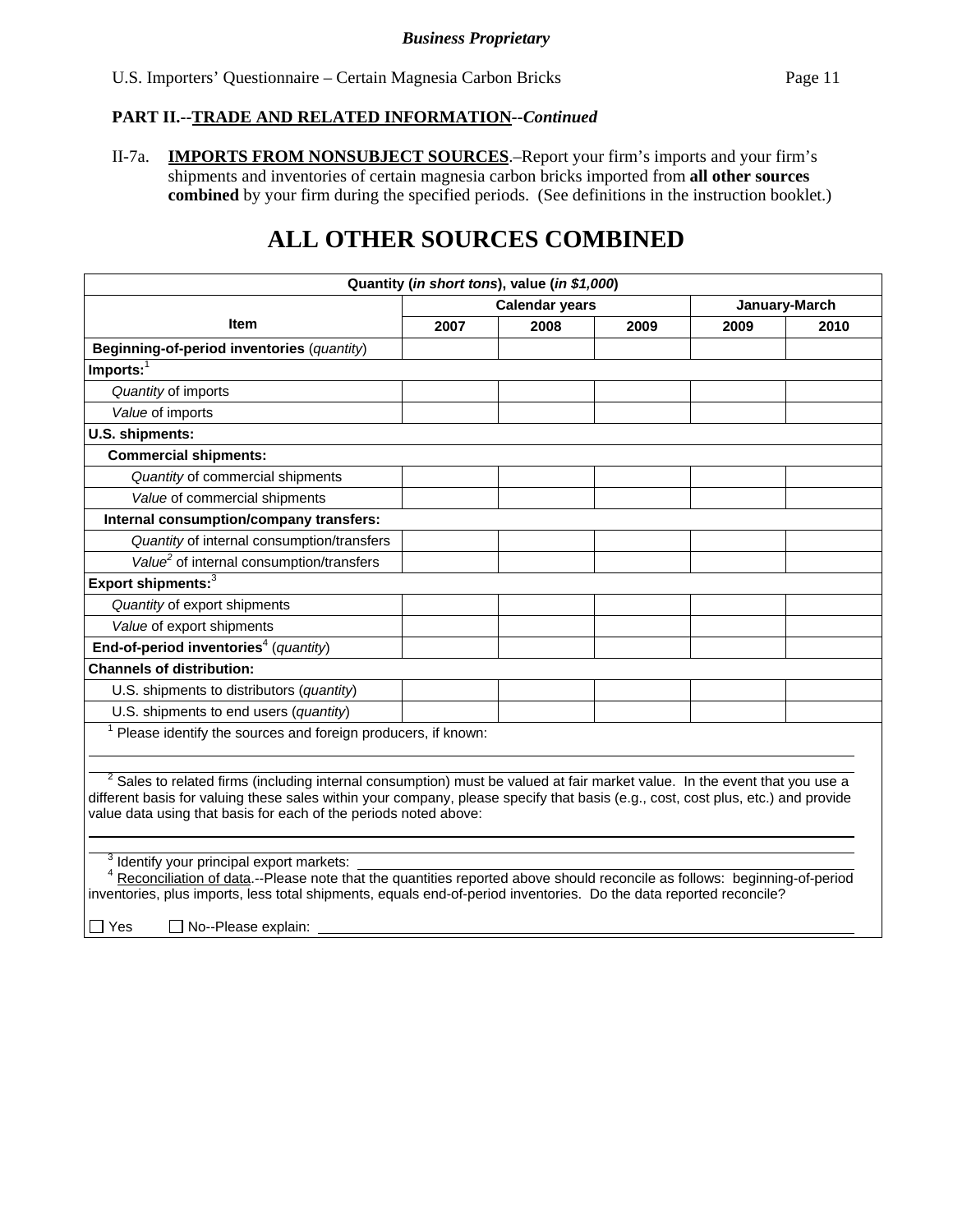II-7b. **IMPORTS FROM NONSUBJECT SOURCES**.–Report your firm's imports and your firm's shipments and inventories of certain magnesia carbon bricks imported from **all other sources combined** by your firm during the specified periods. (See definitions in the instruction booklet.)

# **ALL OTHER SOURCES COMBINED**

| Quantity (in short tons), value (in \$1,000)                                                                                                                                                                                                                                                                                         |              |               |  |  |  |  |
|--------------------------------------------------------------------------------------------------------------------------------------------------------------------------------------------------------------------------------------------------------------------------------------------------------------------------------------|--------------|---------------|--|--|--|--|
|                                                                                                                                                                                                                                                                                                                                      | January-June | July-December |  |  |  |  |
| <b>Item</b>                                                                                                                                                                                                                                                                                                                          | 2009         | 2009          |  |  |  |  |
| Beginning-of-period inventories (quantity)                                                                                                                                                                                                                                                                                           |              |               |  |  |  |  |
| Imports: $\overline{1}$                                                                                                                                                                                                                                                                                                              |              |               |  |  |  |  |
| Quantity of imports                                                                                                                                                                                                                                                                                                                  |              |               |  |  |  |  |
| Value of imports                                                                                                                                                                                                                                                                                                                     |              |               |  |  |  |  |
| U.S. shipments:                                                                                                                                                                                                                                                                                                                      |              |               |  |  |  |  |
| <b>Commercial shipments:</b>                                                                                                                                                                                                                                                                                                         |              |               |  |  |  |  |
| Quantity of commercial shipments                                                                                                                                                                                                                                                                                                     |              |               |  |  |  |  |
| Value of commercial shipments                                                                                                                                                                                                                                                                                                        |              |               |  |  |  |  |
| Internal consumption/company transfers:                                                                                                                                                                                                                                                                                              |              |               |  |  |  |  |
| Quantity of internal consumption/transfers                                                                                                                                                                                                                                                                                           |              |               |  |  |  |  |
| Value <sup>2</sup> of internal consumption/transfers                                                                                                                                                                                                                                                                                 |              |               |  |  |  |  |
| Export shipments:3                                                                                                                                                                                                                                                                                                                   |              |               |  |  |  |  |
| Quantity of export shipments                                                                                                                                                                                                                                                                                                         |              |               |  |  |  |  |
| Value of export shipments                                                                                                                                                                                                                                                                                                            |              |               |  |  |  |  |
| End-of-period inventories <sup>4</sup> (quantity)                                                                                                                                                                                                                                                                                    |              |               |  |  |  |  |
| <b>Channels of distribution:</b>                                                                                                                                                                                                                                                                                                     |              |               |  |  |  |  |
| U.S. shipments to distributors (quantity)                                                                                                                                                                                                                                                                                            |              |               |  |  |  |  |
| U.S. shipments to end users (quantity)                                                                                                                                                                                                                                                                                               |              |               |  |  |  |  |
| Please identify the foreign producers, if known:                                                                                                                                                                                                                                                                                     |              |               |  |  |  |  |
| $2$ Sales to related firms (including internal consumption) must be valued at fair market value. In the event that you use a<br>different basis for valuing these sales within your company, please specify that basis (e.g., cost, cost plus, etc.) and provide<br>value data using that basis for each of the periods noted above: |              |               |  |  |  |  |
| Identify your principal export markets:                                                                                                                                                                                                                                                                                              |              |               |  |  |  |  |
| Reconciliation of data.--Please note that the quantities reported above should reconcile as follows: beginning-of-period<br>inventories, plus imports, less total shipments, equals end-of-period inventories. Do the data reported reconcile?                                                                                       |              |               |  |  |  |  |
| $\blacksquare$ $\blacksquare$ .<br>$\sim$ $\sim$                                                                                                                                                                                                                                                                                     |              |               |  |  |  |  |

 $\Box$  Yes  $\Box$  No--Please explain: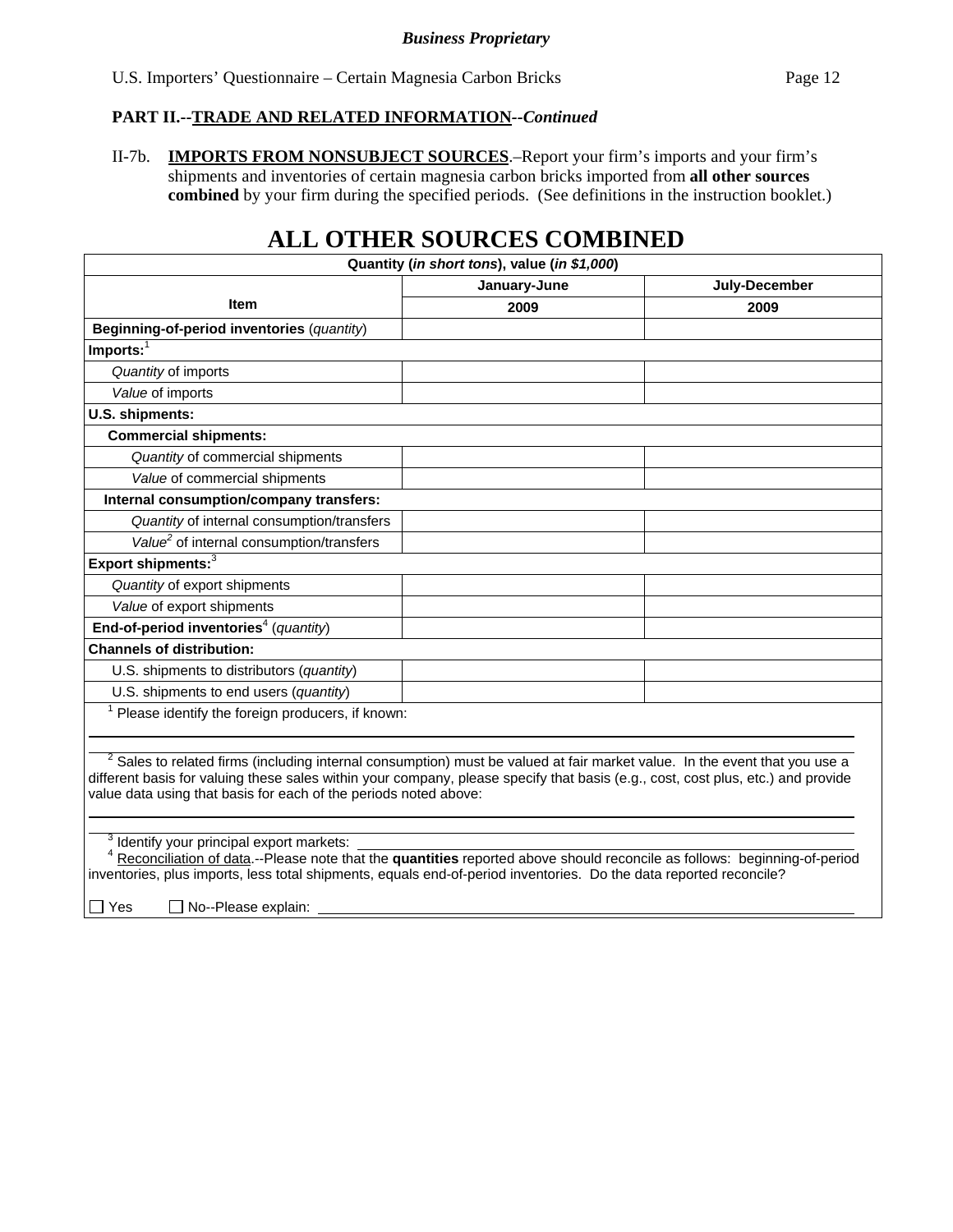### U.S. Importers' Questionnaire - **PRODUCT** Page 13

### **PART III.--PRICING AND RELATED INFORMATION**

Further information on this part of the questionnaire can be obtained from Craig Thomsen (202-205-3226, craig.thomsen@usitc.gov)

III-1. **Contact information (price)**.--Who should be contacted regarding the requested pricing and related information?

Company contact:

Name and title

 $($ Phone number E-mail address

## **PRICE DATA**

This section requests quarterly price and quantity data, f.o.b. your U.S. point of shipment, for your commercial shipments to unrelated U.S. customers January 2007–March 2010 of the following products you imported from China and Mexico:

*Product 1***.—Resin-bonded, Magnesia Carbon Brick for electric arc furnaces with a carbon content of 13 percent, fused grain and antioxidant additions that correspond to Resco's brand Nuline 10-99.** 

*Product 2***.— Resin-bonded, Magnesia Carbon Brick for electric arc furnaces with a carbon content of 15 percent, fused grain and antioxidant additions that correspond to Resco's brand Nuline 15 DF.** 

*Product 3***.—Resin-bonded, Magnesia Carbon Brick for steel ladles with a carbon content of 8 percent, 50 percent sintered and 50 percent fused grain, and antioxidant additions that correspond to RHI's brand Ancarbon AC51 CE.** 

*Product 4***.—Resin-bonded, Magnesia Carbon Brick for steel ladles with a carbon content of 10 percent, fused grain and antioxidant additions that correspond to RHI's brand Ancarbon AC72 CE.** 

*Product 5***.— Resin Bonded, Magnesia Carbon Brick for steel ladles with a carbon content of 13 percent, fused grain and antioxidant additions that correspond to Resco's brand Nuline 2-99.** 

**Please note that total dollar values should be f.o.b., U.S. point of shipment and should not include U.S.-inland transportation costs. Total dollar values should reflect the** *final net* **amount paid to you (i.e., should be net of all deductions for discounts or rebates). See instruction booklet.**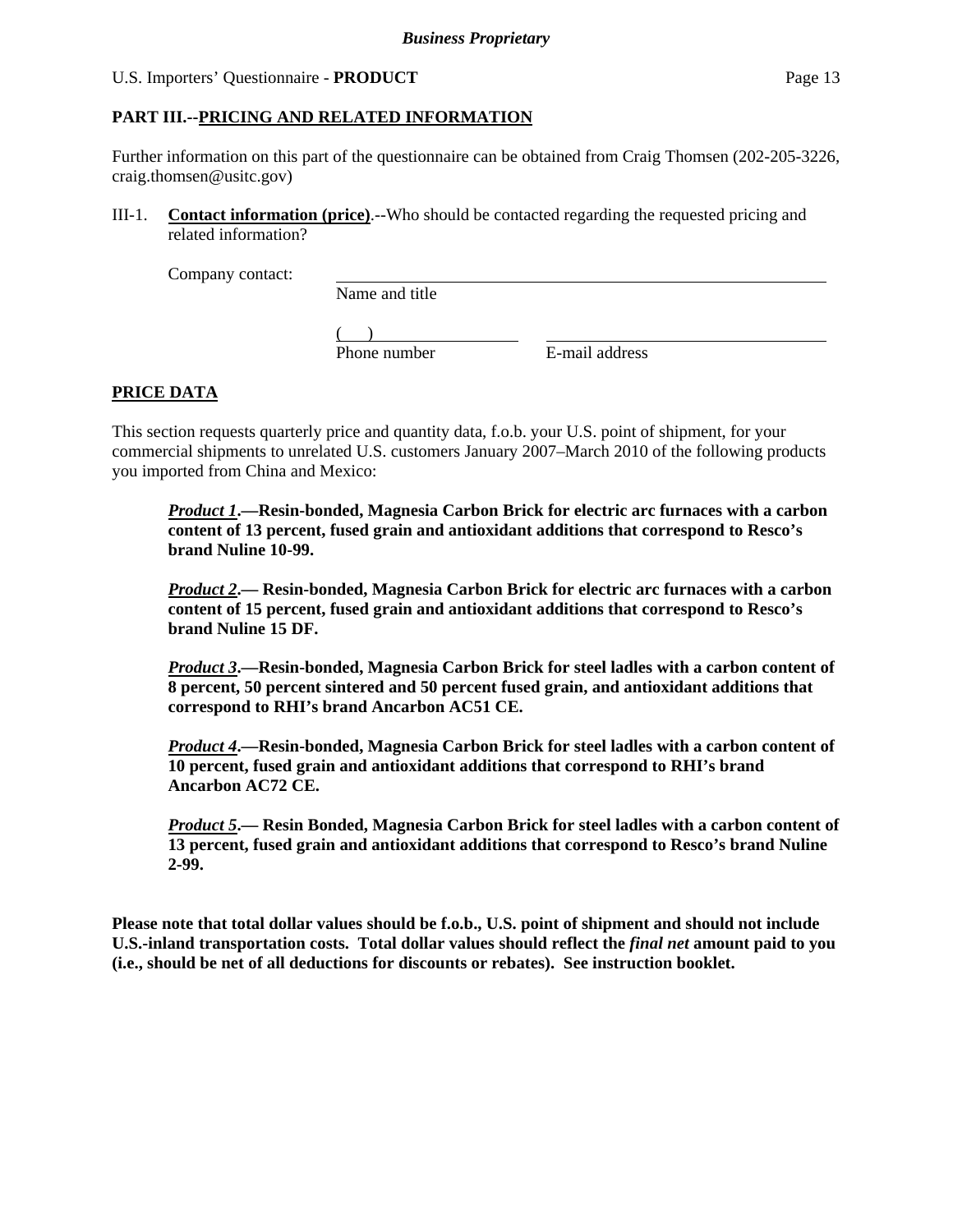## **PART III.--PRICING AND RELATED INFORMATION***--Continued*

III-2a. Price data.--Report below the quarterly price data<sup>1</sup> for pricing products<sup>2</sup> imported from China and sold by your firm.

## China

|                                                                                                                                                                                                      | (Quantity in tons, value in dollars) |           |          |           |           |       |  |  |
|------------------------------------------------------------------------------------------------------------------------------------------------------------------------------------------------------|--------------------------------------|-----------|----------|-----------|-----------|-------|--|--|
|                                                                                                                                                                                                      | Product 2<br>Product 1               |           |          |           | Product 3 |       |  |  |
|                                                                                                                                                                                                      | Quantity                             | Value     | Quantity | Value     | Quantity  | Value |  |  |
| 2007                                                                                                                                                                                                 |                                      |           |          |           |           |       |  |  |
| January-March                                                                                                                                                                                        |                                      |           |          |           |           |       |  |  |
| April-June                                                                                                                                                                                           |                                      |           |          |           |           |       |  |  |
| July-September                                                                                                                                                                                       |                                      |           |          |           |           |       |  |  |
| October-December                                                                                                                                                                                     |                                      |           |          |           |           |       |  |  |
| 2008                                                                                                                                                                                                 |                                      |           |          |           |           |       |  |  |
| January-March                                                                                                                                                                                        |                                      |           |          |           |           |       |  |  |
| April-June                                                                                                                                                                                           |                                      |           |          |           |           |       |  |  |
| July-September                                                                                                                                                                                       |                                      |           |          |           |           |       |  |  |
| October-December                                                                                                                                                                                     |                                      |           |          |           |           |       |  |  |
| 2009                                                                                                                                                                                                 |                                      |           |          |           |           |       |  |  |
| January-March                                                                                                                                                                                        |                                      |           |          |           |           |       |  |  |
| April-June                                                                                                                                                                                           |                                      |           |          |           |           |       |  |  |
| July-September                                                                                                                                                                                       |                                      |           |          |           |           |       |  |  |
| October-December                                                                                                                                                                                     |                                      |           |          |           |           |       |  |  |
| 2010                                                                                                                                                                                                 |                                      |           |          |           |           |       |  |  |
| January-March                                                                                                                                                                                        |                                      |           |          |           |           |       |  |  |
|                                                                                                                                                                                                      |                                      | Product 4 |          | Product 5 |           |       |  |  |
|                                                                                                                                                                                                      | Quantity                             | Value     | Quantity | Value     |           |       |  |  |
| 2007                                                                                                                                                                                                 |                                      |           |          |           |           |       |  |  |
| January-March                                                                                                                                                                                        |                                      |           |          |           |           |       |  |  |
| April-June                                                                                                                                                                                           |                                      |           |          |           |           |       |  |  |
| July-September                                                                                                                                                                                       |                                      |           |          |           |           |       |  |  |
| October-December                                                                                                                                                                                     |                                      |           |          |           |           |       |  |  |
| 2008                                                                                                                                                                                                 |                                      |           |          |           |           |       |  |  |
| January-March                                                                                                                                                                                        |                                      |           |          |           |           |       |  |  |
| April-June                                                                                                                                                                                           |                                      |           |          |           |           |       |  |  |
| July-September                                                                                                                                                                                       |                                      |           |          |           |           |       |  |  |
| October-December                                                                                                                                                                                     |                                      |           |          |           |           |       |  |  |
| 2009<br>January-March                                                                                                                                                                                |                                      |           |          |           |           |       |  |  |
|                                                                                                                                                                                                      |                                      |           |          |           |           |       |  |  |
| April-June                                                                                                                                                                                           |                                      |           |          |           |           |       |  |  |
| July-September<br>October-December                                                                                                                                                                   |                                      |           |          |           |           |       |  |  |
| 2010                                                                                                                                                                                                 |                                      |           |          |           |           |       |  |  |
| January-March                                                                                                                                                                                        |                                      |           |          |           |           |       |  |  |
| <sup>1</sup> Net values (i.e., gross sales values less all discounts, allowances, rebates, prepaid freight, and the value of returned goods),                                                        |                                      |           |          |           |           |       |  |  |
| f.o.b. your U.S. point of shipment.<br><sup>2</sup> Pricing product definitions are provided on the first page of Part III.                                                                          |                                      |           |          |           |           |       |  |  |
| Note.--If your product does not exactly meet the product specifications but is competitive with the specified product, provide a<br>description of your product:                                     |                                      |           |          |           |           |       |  |  |
| Product 1: Product 1:                                                                                                                                                                                |                                      |           |          |           |           |       |  |  |
| Product 2: <b>Product 2: Product 2: Product 2: Product 2: Product 2: Product 2: Product 2: Product 2: Product 2: Product 2: Product 2: Product 2: Product 2: Product 2: Product 2: Product 2: Pr</b> |                                      |           |          |           |           |       |  |  |
| Product 3:                                                                                                                                                                                           |                                      |           |          |           |           |       |  |  |
| Product 4:                                                                                                                                                                                           |                                      |           |          |           |           |       |  |  |
| Product 5:                                                                                                                                                                                           |                                      |           |          |           |           |       |  |  |
|                                                                                                                                                                                                      |                                      |           |          |           |           |       |  |  |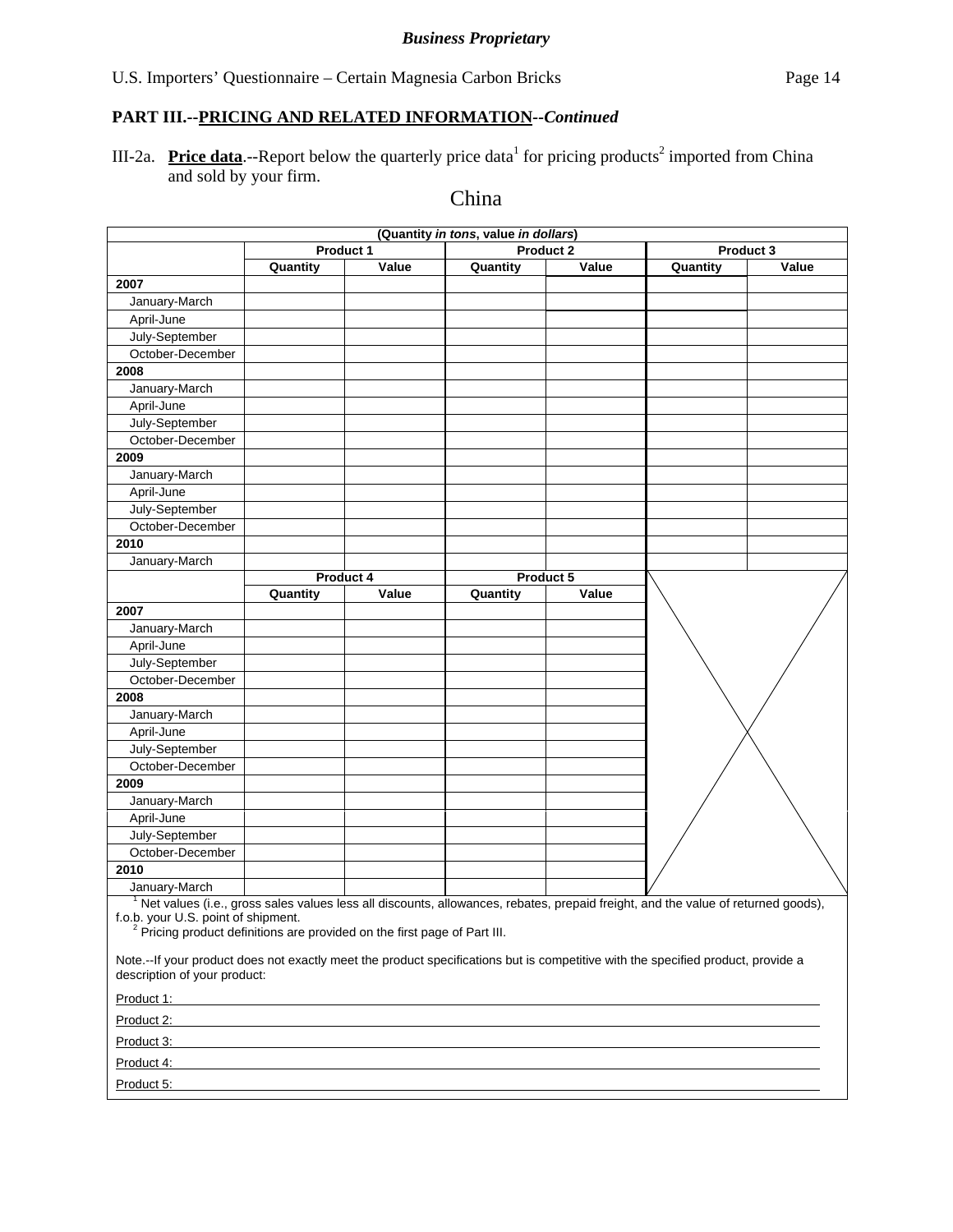## **PART III.--PRICING AND RELATED INFORMATION***--Continued*

III-2b. Price data.--*continued*.--Report below the quarterly price data<sup>1</sup> for pricing products<sup>2</sup> imported from Mexico and sold by your firm.

## Mexico

| (Quantity in tons, value in dollars)                                                                                                                             |                        |           |          |           |           |       |
|------------------------------------------------------------------------------------------------------------------------------------------------------------------|------------------------|-----------|----------|-----------|-----------|-------|
|                                                                                                                                                                  | Product 2<br>Product 1 |           |          |           | Product 3 |       |
|                                                                                                                                                                  | Quantity               | Value     | Quantity | Value     | Quantity  | Value |
| 2007                                                                                                                                                             |                        |           |          |           |           |       |
| January-March                                                                                                                                                    |                        |           |          |           |           |       |
| April-June                                                                                                                                                       |                        |           |          |           |           |       |
| July-September                                                                                                                                                   |                        |           |          |           |           |       |
| October-December                                                                                                                                                 |                        |           |          |           |           |       |
| 2008                                                                                                                                                             |                        |           |          |           |           |       |
| January-March                                                                                                                                                    |                        |           |          |           |           |       |
| April-June                                                                                                                                                       |                        |           |          |           |           |       |
| July-September                                                                                                                                                   |                        |           |          |           |           |       |
| October-December                                                                                                                                                 |                        |           |          |           |           |       |
| 2009                                                                                                                                                             |                        |           |          |           |           |       |
| January-March                                                                                                                                                    |                        |           |          |           |           |       |
| April-June                                                                                                                                                       |                        |           |          |           |           |       |
| July-September                                                                                                                                                   |                        |           |          |           |           |       |
| October-December                                                                                                                                                 |                        |           |          |           |           |       |
| 2010                                                                                                                                                             |                        |           |          |           |           |       |
| January-March                                                                                                                                                    |                        |           |          |           |           |       |
|                                                                                                                                                                  |                        | Product 4 |          | Product 5 |           |       |
|                                                                                                                                                                  | Quantity               | Value     | Quantity | Value     |           |       |
| 2007                                                                                                                                                             |                        |           |          |           |           |       |
| January-March                                                                                                                                                    |                        |           |          |           |           |       |
| April-June                                                                                                                                                       |                        |           |          |           |           |       |
| July-September                                                                                                                                                   |                        |           |          |           |           |       |
| October-December                                                                                                                                                 |                        |           |          |           |           |       |
| 2008                                                                                                                                                             |                        |           |          |           |           |       |
| January-March                                                                                                                                                    |                        |           |          |           |           |       |
| April-June                                                                                                                                                       |                        |           |          |           |           |       |
| July-September                                                                                                                                                   |                        |           |          |           |           |       |
| October-December                                                                                                                                                 |                        |           |          |           |           |       |
| 2009                                                                                                                                                             |                        |           |          |           |           |       |
| January-March                                                                                                                                                    |                        |           |          |           |           |       |
| April-June                                                                                                                                                       |                        |           |          |           |           |       |
| July-September<br>October-December                                                                                                                               |                        |           |          |           |           |       |
| 2010                                                                                                                                                             |                        |           |          |           |           |       |
|                                                                                                                                                                  |                        |           |          |           |           |       |
| January-March<br>Net values (i.e., gross sales values less all discounts, allowances, rebates, prepaid freight, and the value of returned goods),                |                        |           |          |           |           |       |
| f.o.b. your U.S. point of shipment.<br><sup>2</sup> Pricing product definitions are provided on the first page of Part III.                                      |                        |           |          |           |           |       |
| Note.--If your product does not exactly meet the product specifications but is competitive with the specified product, provide a<br>description of your product: |                        |           |          |           |           |       |
| Product 1: Product 1:                                                                                                                                            |                        |           |          |           |           |       |
| Product 2:                                                                                                                                                       |                        |           |          |           |           |       |
| Product 3:                                                                                                                                                       |                        |           |          |           |           |       |
| Product 4:                                                                                                                                                       |                        |           |          |           |           |       |
| Product 5:                                                                                                                                                       |                        |           |          |           |           |       |
|                                                                                                                                                                  |                        |           |          |           |           |       |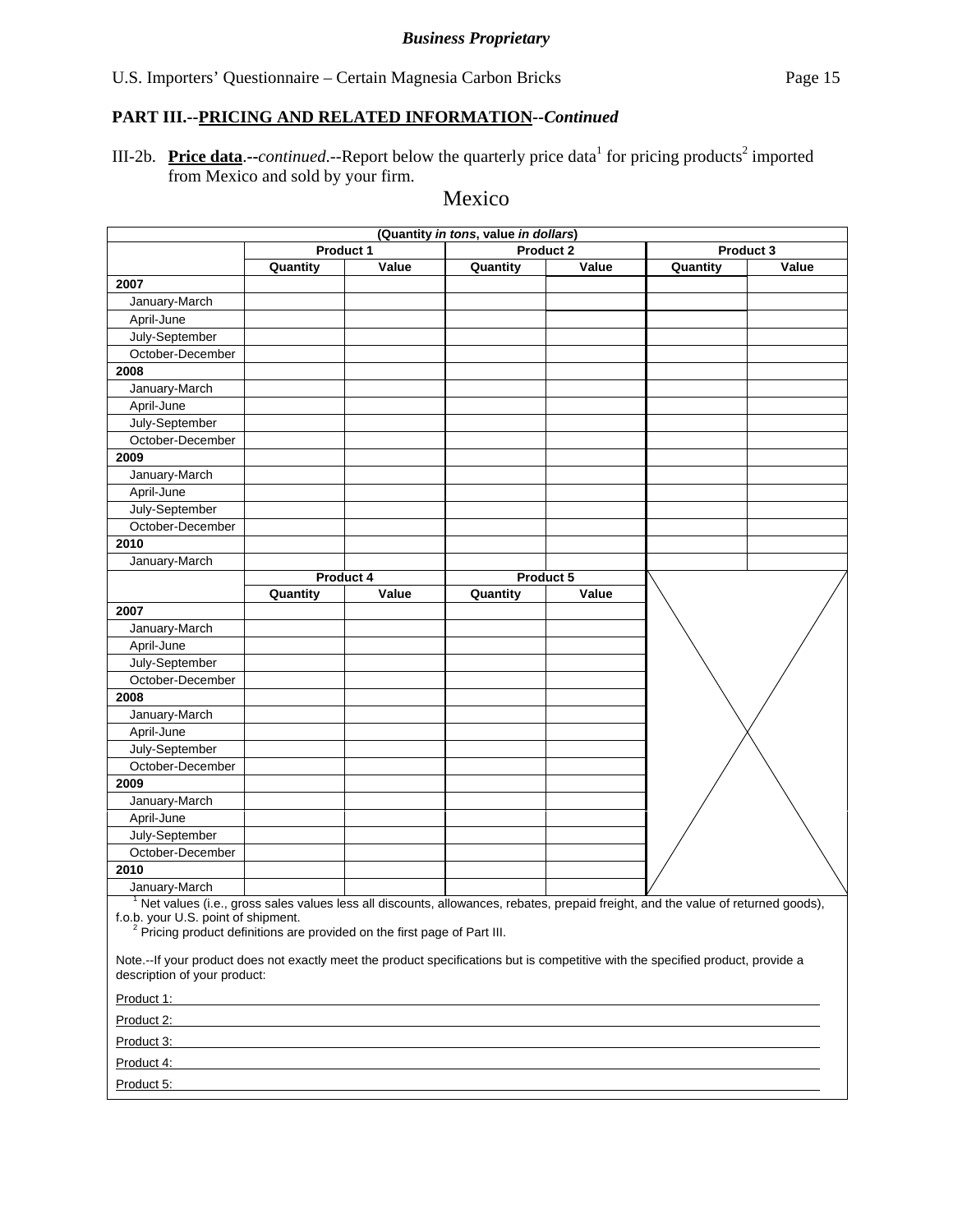## **PART III.--PRICING AND RELATED INFORMATION***--Continued*

III-2c. Price data.--*continued*.--Report below the quarterly price data<sup>1</sup> for pricing products<sup>2</sup> imported from Brazil and sold by your firm.

## Brazil

| Product 1<br><b>Product 2</b><br>Product 3<br>Value<br>Quantity<br>Quantity<br>Value<br>Quantity<br>Value<br>2007<br>January-March<br>April-June<br>July-September<br>October-December<br>2008<br>January-March<br>April-June<br>July-September<br>October-December<br>2009<br>January-March<br>April-June<br>July-September<br>October-December<br>2010<br>January-March<br>Product 4<br>Product 5<br>Value<br>Value<br>Quantity<br>Quantity<br>2007<br>January-March<br>April-June<br>July-September<br>October-December<br>2008<br>January-March<br>April-June<br>July-September<br>October-December<br>2009<br>January-March<br>April-June<br>July-September<br>October-December<br>2010<br>January-March<br><sup>1</sup> Net values (i.e., gross sales values less all discounts, allowances, rebates, prepaid freight, and the value of returned goods),<br>f.o.b. your U.S. point of shipment.<br><sup>2</sup> Pricing product definitions are provided on the first page of Part III.<br>Note.--If your product does not exactly meet the product specifications but is competitive with the specified product, provide a<br>description of your product:<br>Product 1: example and the contract of the contract of the contract of the contract of the contract of the contract of the contract of the contract of the contract of the contract of the contract of the contract of the con<br>Product 2:<br>Product 3:<br>Product 4:<br>Product 5: | (Quantity in tons, value in dollars) |  |  |  |  |  |  |  |
|-------------------------------------------------------------------------------------------------------------------------------------------------------------------------------------------------------------------------------------------------------------------------------------------------------------------------------------------------------------------------------------------------------------------------------------------------------------------------------------------------------------------------------------------------------------------------------------------------------------------------------------------------------------------------------------------------------------------------------------------------------------------------------------------------------------------------------------------------------------------------------------------------------------------------------------------------------------------------------------------------------------------------------------------------------------------------------------------------------------------------------------------------------------------------------------------------------------------------------------------------------------------------------------------------------------------------------------------------------------------------------------------------------------------------------------------------------------|--------------------------------------|--|--|--|--|--|--|--|
|                                                                                                                                                                                                                                                                                                                                                                                                                                                                                                                                                                                                                                                                                                                                                                                                                                                                                                                                                                                                                                                                                                                                                                                                                                                                                                                                                                                                                                                             |                                      |  |  |  |  |  |  |  |
|                                                                                                                                                                                                                                                                                                                                                                                                                                                                                                                                                                                                                                                                                                                                                                                                                                                                                                                                                                                                                                                                                                                                                                                                                                                                                                                                                                                                                                                             |                                      |  |  |  |  |  |  |  |
|                                                                                                                                                                                                                                                                                                                                                                                                                                                                                                                                                                                                                                                                                                                                                                                                                                                                                                                                                                                                                                                                                                                                                                                                                                                                                                                                                                                                                                                             |                                      |  |  |  |  |  |  |  |
|                                                                                                                                                                                                                                                                                                                                                                                                                                                                                                                                                                                                                                                                                                                                                                                                                                                                                                                                                                                                                                                                                                                                                                                                                                                                                                                                                                                                                                                             |                                      |  |  |  |  |  |  |  |
|                                                                                                                                                                                                                                                                                                                                                                                                                                                                                                                                                                                                                                                                                                                                                                                                                                                                                                                                                                                                                                                                                                                                                                                                                                                                                                                                                                                                                                                             |                                      |  |  |  |  |  |  |  |
|                                                                                                                                                                                                                                                                                                                                                                                                                                                                                                                                                                                                                                                                                                                                                                                                                                                                                                                                                                                                                                                                                                                                                                                                                                                                                                                                                                                                                                                             |                                      |  |  |  |  |  |  |  |
|                                                                                                                                                                                                                                                                                                                                                                                                                                                                                                                                                                                                                                                                                                                                                                                                                                                                                                                                                                                                                                                                                                                                                                                                                                                                                                                                                                                                                                                             |                                      |  |  |  |  |  |  |  |
|                                                                                                                                                                                                                                                                                                                                                                                                                                                                                                                                                                                                                                                                                                                                                                                                                                                                                                                                                                                                                                                                                                                                                                                                                                                                                                                                                                                                                                                             |                                      |  |  |  |  |  |  |  |
|                                                                                                                                                                                                                                                                                                                                                                                                                                                                                                                                                                                                                                                                                                                                                                                                                                                                                                                                                                                                                                                                                                                                                                                                                                                                                                                                                                                                                                                             |                                      |  |  |  |  |  |  |  |
|                                                                                                                                                                                                                                                                                                                                                                                                                                                                                                                                                                                                                                                                                                                                                                                                                                                                                                                                                                                                                                                                                                                                                                                                                                                                                                                                                                                                                                                             |                                      |  |  |  |  |  |  |  |
|                                                                                                                                                                                                                                                                                                                                                                                                                                                                                                                                                                                                                                                                                                                                                                                                                                                                                                                                                                                                                                                                                                                                                                                                                                                                                                                                                                                                                                                             |                                      |  |  |  |  |  |  |  |
|                                                                                                                                                                                                                                                                                                                                                                                                                                                                                                                                                                                                                                                                                                                                                                                                                                                                                                                                                                                                                                                                                                                                                                                                                                                                                                                                                                                                                                                             |                                      |  |  |  |  |  |  |  |
|                                                                                                                                                                                                                                                                                                                                                                                                                                                                                                                                                                                                                                                                                                                                                                                                                                                                                                                                                                                                                                                                                                                                                                                                                                                                                                                                                                                                                                                             |                                      |  |  |  |  |  |  |  |
|                                                                                                                                                                                                                                                                                                                                                                                                                                                                                                                                                                                                                                                                                                                                                                                                                                                                                                                                                                                                                                                                                                                                                                                                                                                                                                                                                                                                                                                             |                                      |  |  |  |  |  |  |  |
|                                                                                                                                                                                                                                                                                                                                                                                                                                                                                                                                                                                                                                                                                                                                                                                                                                                                                                                                                                                                                                                                                                                                                                                                                                                                                                                                                                                                                                                             |                                      |  |  |  |  |  |  |  |
|                                                                                                                                                                                                                                                                                                                                                                                                                                                                                                                                                                                                                                                                                                                                                                                                                                                                                                                                                                                                                                                                                                                                                                                                                                                                                                                                                                                                                                                             |                                      |  |  |  |  |  |  |  |
|                                                                                                                                                                                                                                                                                                                                                                                                                                                                                                                                                                                                                                                                                                                                                                                                                                                                                                                                                                                                                                                                                                                                                                                                                                                                                                                                                                                                                                                             |                                      |  |  |  |  |  |  |  |
|                                                                                                                                                                                                                                                                                                                                                                                                                                                                                                                                                                                                                                                                                                                                                                                                                                                                                                                                                                                                                                                                                                                                                                                                                                                                                                                                                                                                                                                             |                                      |  |  |  |  |  |  |  |
|                                                                                                                                                                                                                                                                                                                                                                                                                                                                                                                                                                                                                                                                                                                                                                                                                                                                                                                                                                                                                                                                                                                                                                                                                                                                                                                                                                                                                                                             |                                      |  |  |  |  |  |  |  |
|                                                                                                                                                                                                                                                                                                                                                                                                                                                                                                                                                                                                                                                                                                                                                                                                                                                                                                                                                                                                                                                                                                                                                                                                                                                                                                                                                                                                                                                             |                                      |  |  |  |  |  |  |  |
|                                                                                                                                                                                                                                                                                                                                                                                                                                                                                                                                                                                                                                                                                                                                                                                                                                                                                                                                                                                                                                                                                                                                                                                                                                                                                                                                                                                                                                                             |                                      |  |  |  |  |  |  |  |
|                                                                                                                                                                                                                                                                                                                                                                                                                                                                                                                                                                                                                                                                                                                                                                                                                                                                                                                                                                                                                                                                                                                                                                                                                                                                                                                                                                                                                                                             |                                      |  |  |  |  |  |  |  |
|                                                                                                                                                                                                                                                                                                                                                                                                                                                                                                                                                                                                                                                                                                                                                                                                                                                                                                                                                                                                                                                                                                                                                                                                                                                                                                                                                                                                                                                             |                                      |  |  |  |  |  |  |  |
|                                                                                                                                                                                                                                                                                                                                                                                                                                                                                                                                                                                                                                                                                                                                                                                                                                                                                                                                                                                                                                                                                                                                                                                                                                                                                                                                                                                                                                                             |                                      |  |  |  |  |  |  |  |
|                                                                                                                                                                                                                                                                                                                                                                                                                                                                                                                                                                                                                                                                                                                                                                                                                                                                                                                                                                                                                                                                                                                                                                                                                                                                                                                                                                                                                                                             |                                      |  |  |  |  |  |  |  |
|                                                                                                                                                                                                                                                                                                                                                                                                                                                                                                                                                                                                                                                                                                                                                                                                                                                                                                                                                                                                                                                                                                                                                                                                                                                                                                                                                                                                                                                             |                                      |  |  |  |  |  |  |  |
|                                                                                                                                                                                                                                                                                                                                                                                                                                                                                                                                                                                                                                                                                                                                                                                                                                                                                                                                                                                                                                                                                                                                                                                                                                                                                                                                                                                                                                                             |                                      |  |  |  |  |  |  |  |
|                                                                                                                                                                                                                                                                                                                                                                                                                                                                                                                                                                                                                                                                                                                                                                                                                                                                                                                                                                                                                                                                                                                                                                                                                                                                                                                                                                                                                                                             |                                      |  |  |  |  |  |  |  |
|                                                                                                                                                                                                                                                                                                                                                                                                                                                                                                                                                                                                                                                                                                                                                                                                                                                                                                                                                                                                                                                                                                                                                                                                                                                                                                                                                                                                                                                             |                                      |  |  |  |  |  |  |  |
|                                                                                                                                                                                                                                                                                                                                                                                                                                                                                                                                                                                                                                                                                                                                                                                                                                                                                                                                                                                                                                                                                                                                                                                                                                                                                                                                                                                                                                                             |                                      |  |  |  |  |  |  |  |
|                                                                                                                                                                                                                                                                                                                                                                                                                                                                                                                                                                                                                                                                                                                                                                                                                                                                                                                                                                                                                                                                                                                                                                                                                                                                                                                                                                                                                                                             |                                      |  |  |  |  |  |  |  |
|                                                                                                                                                                                                                                                                                                                                                                                                                                                                                                                                                                                                                                                                                                                                                                                                                                                                                                                                                                                                                                                                                                                                                                                                                                                                                                                                                                                                                                                             |                                      |  |  |  |  |  |  |  |
|                                                                                                                                                                                                                                                                                                                                                                                                                                                                                                                                                                                                                                                                                                                                                                                                                                                                                                                                                                                                                                                                                                                                                                                                                                                                                                                                                                                                                                                             |                                      |  |  |  |  |  |  |  |
|                                                                                                                                                                                                                                                                                                                                                                                                                                                                                                                                                                                                                                                                                                                                                                                                                                                                                                                                                                                                                                                                                                                                                                                                                                                                                                                                                                                                                                                             |                                      |  |  |  |  |  |  |  |
|                                                                                                                                                                                                                                                                                                                                                                                                                                                                                                                                                                                                                                                                                                                                                                                                                                                                                                                                                                                                                                                                                                                                                                                                                                                                                                                                                                                                                                                             |                                      |  |  |  |  |  |  |  |
|                                                                                                                                                                                                                                                                                                                                                                                                                                                                                                                                                                                                                                                                                                                                                                                                                                                                                                                                                                                                                                                                                                                                                                                                                                                                                                                                                                                                                                                             |                                      |  |  |  |  |  |  |  |
|                                                                                                                                                                                                                                                                                                                                                                                                                                                                                                                                                                                                                                                                                                                                                                                                                                                                                                                                                                                                                                                                                                                                                                                                                                                                                                                                                                                                                                                             |                                      |  |  |  |  |  |  |  |
|                                                                                                                                                                                                                                                                                                                                                                                                                                                                                                                                                                                                                                                                                                                                                                                                                                                                                                                                                                                                                                                                                                                                                                                                                                                                                                                                                                                                                                                             |                                      |  |  |  |  |  |  |  |
|                                                                                                                                                                                                                                                                                                                                                                                                                                                                                                                                                                                                                                                                                                                                                                                                                                                                                                                                                                                                                                                                                                                                                                                                                                                                                                                                                                                                                                                             |                                      |  |  |  |  |  |  |  |
|                                                                                                                                                                                                                                                                                                                                                                                                                                                                                                                                                                                                                                                                                                                                                                                                                                                                                                                                                                                                                                                                                                                                                                                                                                                                                                                                                                                                                                                             |                                      |  |  |  |  |  |  |  |
|                                                                                                                                                                                                                                                                                                                                                                                                                                                                                                                                                                                                                                                                                                                                                                                                                                                                                                                                                                                                                                                                                                                                                                                                                                                                                                                                                                                                                                                             |                                      |  |  |  |  |  |  |  |
|                                                                                                                                                                                                                                                                                                                                                                                                                                                                                                                                                                                                                                                                                                                                                                                                                                                                                                                                                                                                                                                                                                                                                                                                                                                                                                                                                                                                                                                             |                                      |  |  |  |  |  |  |  |
|                                                                                                                                                                                                                                                                                                                                                                                                                                                                                                                                                                                                                                                                                                                                                                                                                                                                                                                                                                                                                                                                                                                                                                                                                                                                                                                                                                                                                                                             |                                      |  |  |  |  |  |  |  |
|                                                                                                                                                                                                                                                                                                                                                                                                                                                                                                                                                                                                                                                                                                                                                                                                                                                                                                                                                                                                                                                                                                                                                                                                                                                                                                                                                                                                                                                             |                                      |  |  |  |  |  |  |  |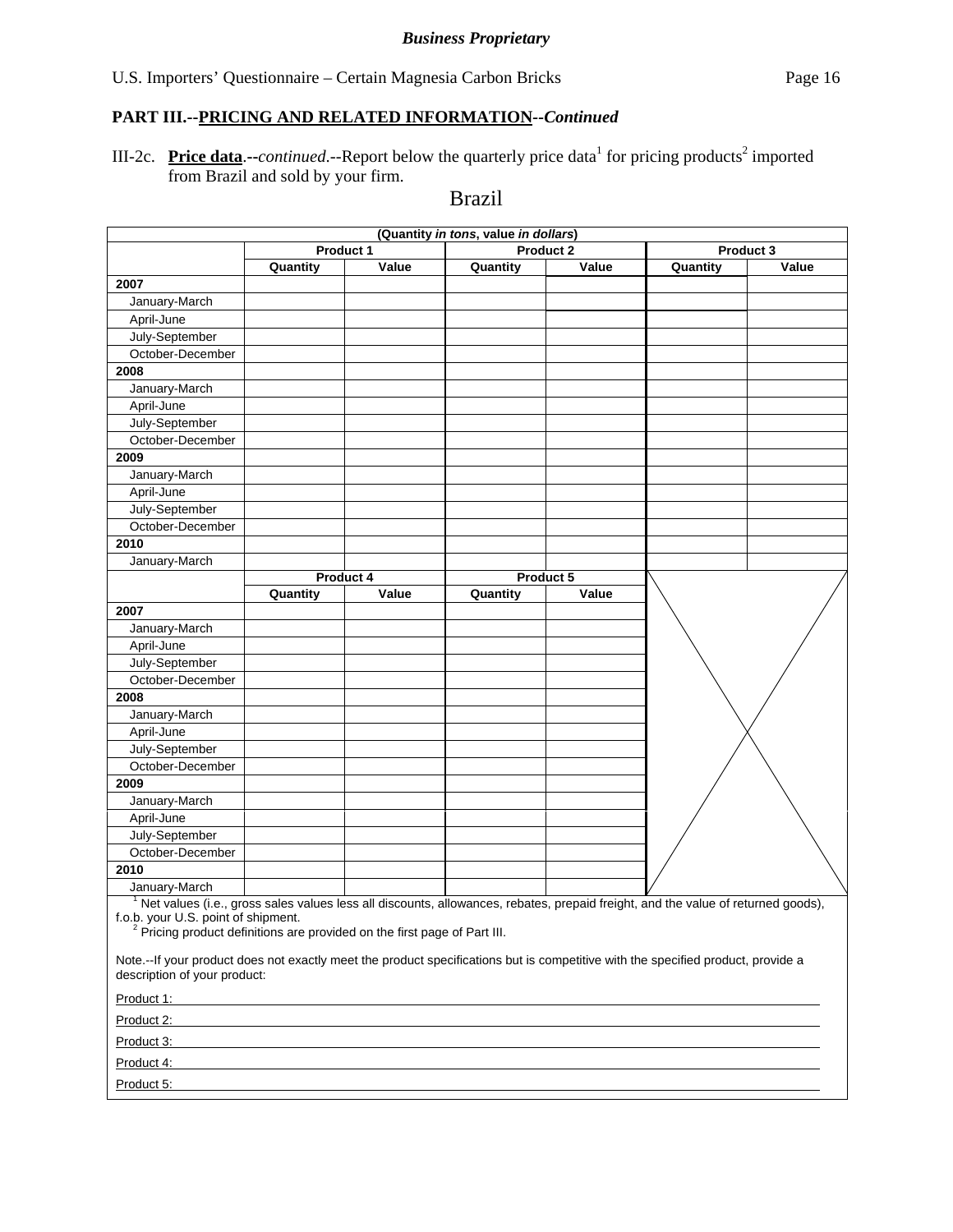## **PART III.--PRICING AND RELATED INFORMATION***--Continued*

| $III-3.$ | <b>Price setting.</b> -- How does your firm determine the prices that it charges for sales of certain<br>magnesia carbon bricks ( <i>check all that apply</i> )? If your firm issues price lists, please include a<br>copy of a recent price list with your submission. If your price list is large, please only submit<br>some sample pages.                                             |                                      |  |                    |  |  |
|----------|-------------------------------------------------------------------------------------------------------------------------------------------------------------------------------------------------------------------------------------------------------------------------------------------------------------------------------------------------------------------------------------------|--------------------------------------|--|--------------------|--|--|
|          | Transaction by transaction                                                                                                                                                                                                                                                                                                                                                                | Contracts                            |  | Set price lists    |  |  |
|          | Internet sales                                                                                                                                                                                                                                                                                                                                                                            |                                      |  |                    |  |  |
|          |                                                                                                                                                                                                                                                                                                                                                                                           |                                      |  |                    |  |  |
|          |                                                                                                                                                                                                                                                                                                                                                                                           |                                      |  |                    |  |  |
| $III-4.$ | <b>Discount policy.--</b> Please indicate and describe your firm's discount policies (check all that<br><i>apply</i> ).                                                                                                                                                                                                                                                                   |                                      |  |                    |  |  |
|          | Quantity discounts                                                                                                                                                                                                                                                                                                                                                                        | $\Box$ Annual total volume discounts |  | No discount policy |  |  |
|          | Other--Please describe: Manual Contract Contract Contract Contract Contract Contract Contract Contract Contract Contract Contract Contract Contract Contract Contract Contract Contract Contract Contract Contract Contract Co                                                                                                                                                            |                                      |  |                    |  |  |
|          |                                                                                                                                                                                                                                                                                                                                                                                           |                                      |  |                    |  |  |
|          |                                                                                                                                                                                                                                                                                                                                                                                           |                                      |  |                    |  |  |
| $III-5.$ | Pricing terms for certain magnesia carbon bricks.--                                                                                                                                                                                                                                                                                                                                       |                                      |  |                    |  |  |
|          | (a) What are your firm's typical sales terms for certain magnesia carbon bricks imported from<br>China and Mexico $(e.g., 2/10$ net $30 \text{ days})$ ?                                                                                                                                                                                                                                  |                                      |  |                    |  |  |
|          | (b) On what basis are your prices of certain magnesia carbon bricks imported from China and<br>Mexico usually quoted? (check one) $\Box$ F.o.b.--Please specify point:<br>Delivered                                                                                                                                                                                                       |                                      |  |                    |  |  |
| III-6.   | <b>Contract versus spot.</b> --Approximately what share of your firm's sales of certain magnesia<br>carbon bricks imported from China and Mexico in 2009 were on a (1) long-term contract basis<br>(multiple deliveries for more than 12 months), (2) short-term contract basis (multiple deliveries<br>up to and including 12 months), and (3) spot sales basis (for a single delivery)? |                                      |  |                    |  |  |
|          | Type of sale                                                                                                                                                                                                                                                                                                                                                                              | Share of sales (percent)             |  |                    |  |  |
|          | Long-term contracts                                                                                                                                                                                                                                                                                                                                                                       |                                      |  |                    |  |  |
|          | Short-term contracts                                                                                                                                                                                                                                                                                                                                                                      |                                      |  |                    |  |  |
|          | Spot sales                                                                                                                                                                                                                                                                                                                                                                                |                                      |  |                    |  |  |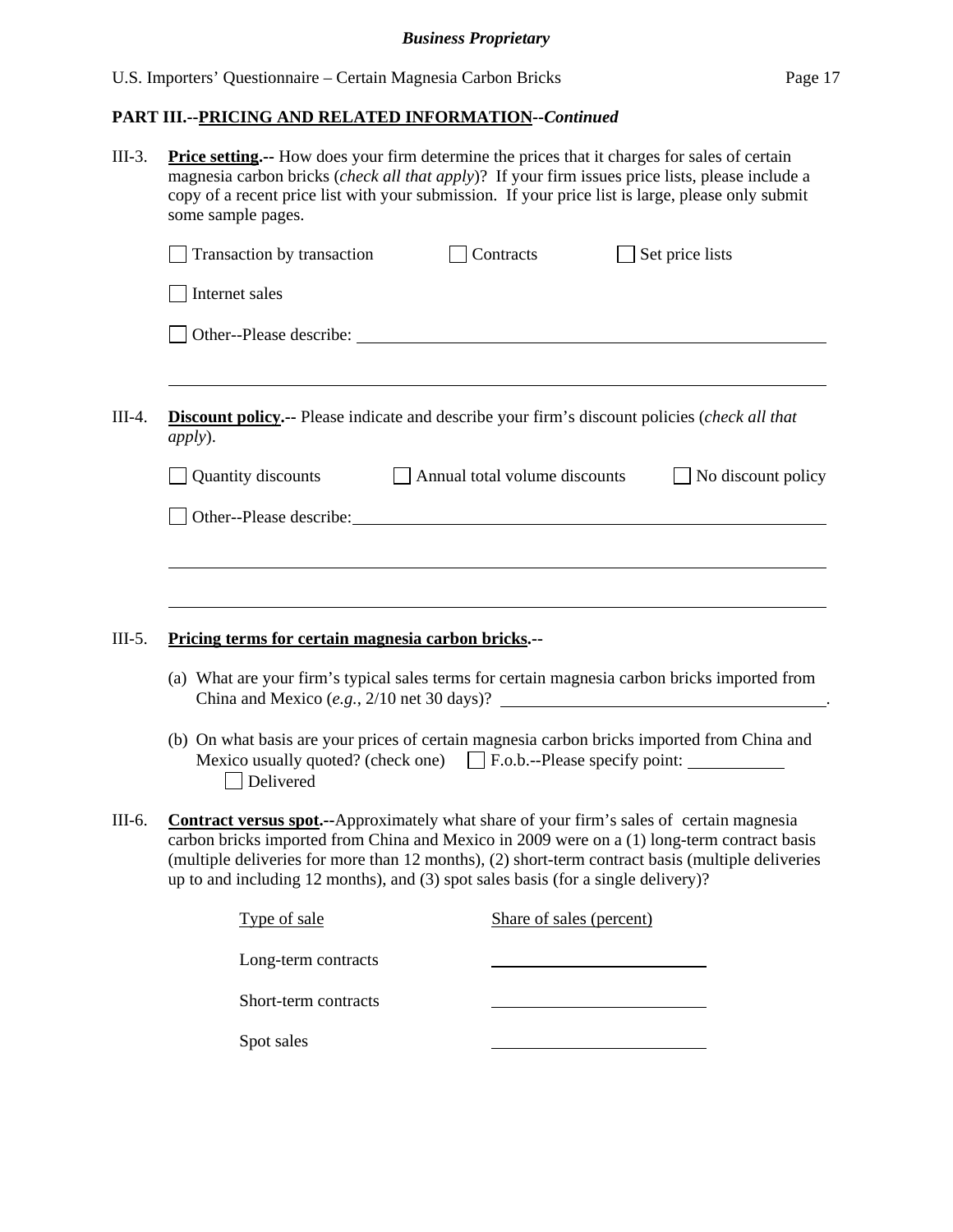#### **PART III.--PRICING AND RELATED INFORMATION***--Continued*

| $III-7.$ |              | <b>Long-term contact provisions.</b> --If you sell on a long-term contract basis, please answer the<br>following questions with respect to provisions of a typical long-term contract.                                                  |                         |         |                |             |  |
|----------|--------------|-----------------------------------------------------------------------------------------------------------------------------------------------------------------------------------------------------------------------------------------|-------------------------|---------|----------------|-------------|--|
|          | (a)          | What is the average duration of a contract?                                                                                                                                                                                             |                         |         |                |             |  |
|          | (b)          | Can prices be renegotiated during the contract period?                                                                                                                                                                                  |                         | $ $ Yes | N <sub>o</sub> |             |  |
|          | (c)          | Does the contract fix quantity, price, or both? $\Box$ Quantity                                                                                                                                                                         |                         |         | $\Box$ Price   | <b>Both</b> |  |
|          | (d)          | Does the contract have a meet-or-release provision?                                                                                                                                                                                     |                         | Yes     | N <sub>o</sub> |             |  |
| III-8.   |              | <b>Short-term contract provisions.--</b> If you sell on a short-term contract basis, please answer the<br>following questions with respect to provisions of a typical short-term contract.                                              |                         |         |                |             |  |
|          | (a)          | What is the average duration of a contract?                                                                                                                                                                                             |                         |         |                |             |  |
|          | (b)          | Can prices be renegotiated during the contract period?                                                                                                                                                                                  |                         | Yes     | N <sub>o</sub> |             |  |
|          | (c)          | Does the contract fix quantity, price, or both? $\Box$ Quantity                                                                                                                                                                         |                         |         | Price          | <b>Both</b> |  |
|          | (d)          | Does the contract have a meet-or-release provision?                                                                                                                                                                                     |                         | Yes     | N <sub>o</sub> |             |  |
| III-9.   |              | Lead times.--What is your share of sales both from inventory and produced to order and what is<br>the average lead time between a customer's order and the date of delivery for your firm's sales of<br>certain magnesia carbon bricks? |                         |         |                |             |  |
|          |              | Source                                                                                                                                                                                                                                  | Share of sales,<br>2009 |         | Lead time      |             |  |
|          |              | From inventory                                                                                                                                                                                                                          |                         |         |                |             |  |
|          |              | Produced to order                                                                                                                                                                                                                       |                         |         |                |             |  |
|          | <b>Total</b> |                                                                                                                                                                                                                                         | 100 %                   |         |                |             |  |

## III-10. **Shipping information.—**

- (a) What is the approximate percentage of the total delivered cost of certain magnesia carbon bricks that is accounted for by U.S. inland transportation costs? \_\_\_\_\_ percent.
- (b) Who generally arranges the transportation to your customers' locations? (check one)  $\Box$ Your firm  $\Box$  or purchaser
- (c) What proportion of your sales occur within 100 miles of your storage or production facility? percent. Within 101 to 1,000 miles? percent. Over 1,000 miles? percent.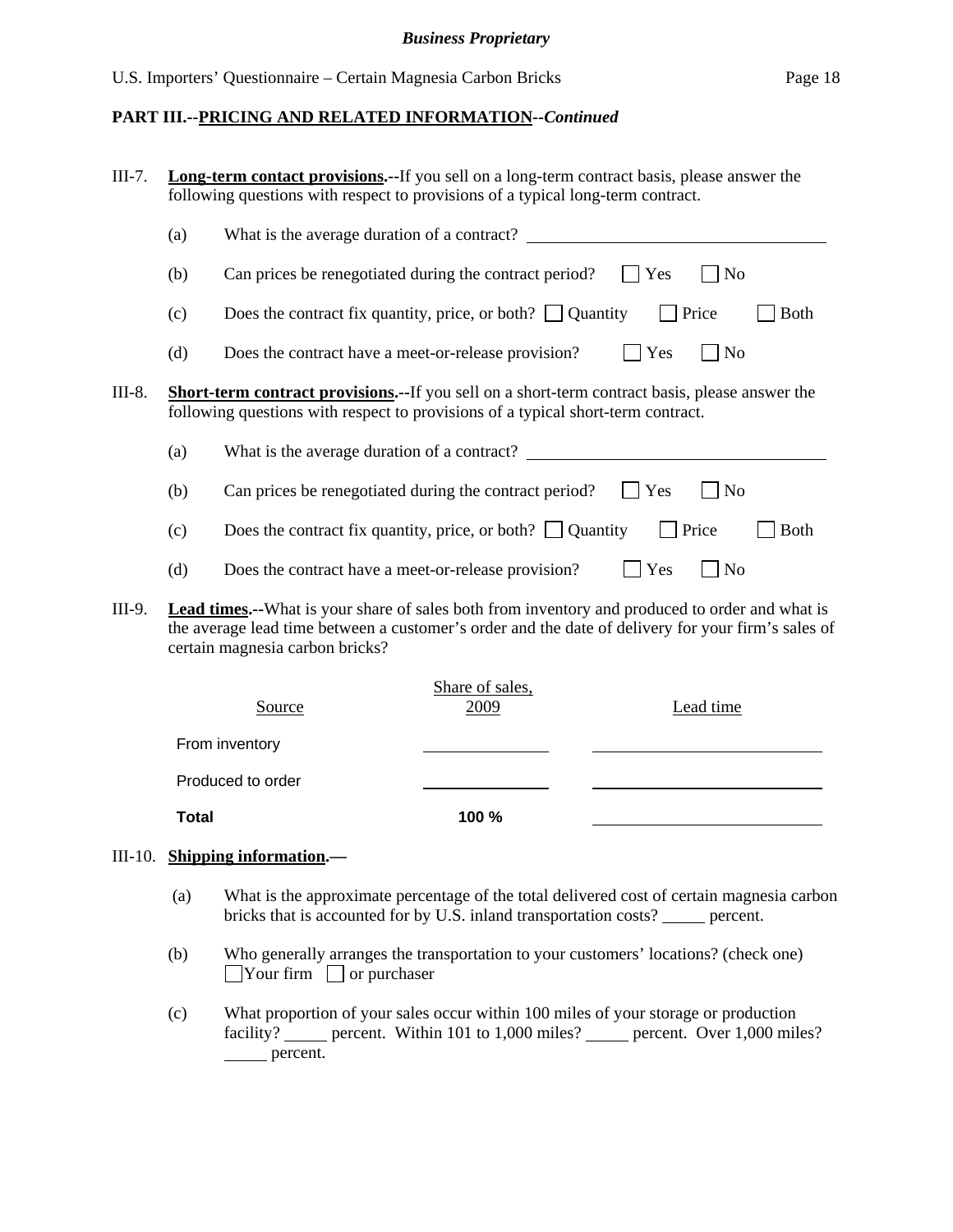## **PART III.--PRICING AND RELATED INFORMATION***--Continued*

III-11. **Geographical shipments--**What is the geographic market area in the United States served by your firm's shipments of certain magnesia carbon bricks imported from China, Mexico and other sources? (check all that apply)

| Geographic area                                                                                                         | China | <b>Mexico</b> | <b>Other countries</b> |
|-------------------------------------------------------------------------------------------------------------------------|-------|---------------|------------------------|
| <b>National</b>                                                                                                         |       |               |                        |
| If not national, which regions?                                                                                         |       |               |                        |
| <b>Northeast.</b> –CT, ME, MA, NH, NJ, NY, PA, RI, and VT.                                                              |       |               |                        |
| Midwest.—IL, IN, IA, KS, MI, MN, MO, NE, ND, OH, SD,<br>and WI.                                                         |       |               |                        |
| <b>Southeast.-AL, DE, DC, FL, GA, KY, MD, MS, NC, SC,</b><br>TN, VA, and WV.                                            |       |               |                        |
| Central Southwest.-AR, LA, OK, and TX.                                                                                  |       |               |                        |
| <b>Mountains.-AZ, CO, ID, MT, NV, NM, UT, and WY.</b>                                                                   |       |               |                        |
| <b>Pacific Coast.–CA, OR, and WA.</b>                                                                                   |       |               |                        |
| <b>Other</b> - All other markets in the United States not<br>previously listed, including AK, HI, PR, VI, among others. |       |               |                        |
|                                                                                                                         |       |               |                        |

#### III-12. **End uses.**

l

l

(a) Describe the end uses of the certain magnesia carbon bricks that you import from China and Mexico (e.g., relining a steel furnace or refining vessel). For each end-use, what percentage of the total cost is accounted for by magnesia carbon brick?

| End use         |                        | Share of total cost accounted for by<br>certain magnesia carbon brick (percent)                                                                                                                                                                                   |  |  |
|-----------------|------------------------|-------------------------------------------------------------------------------------------------------------------------------------------------------------------------------------------------------------------------------------------------------------------|--|--|
|                 |                        |                                                                                                                                                                                                                                                                   |  |  |
| (b)             | magnesia carbon brick? | Describe the highest-volume end use products which use the certain magnesia carbon<br>bricks as an input that you import from China and Mexico. For each end use product<br>(e.g., various steel products), what percentage of the total cost is accounted for by |  |  |
| End use product |                        | Share of total cost accounted for by<br>certain magnesia carbon brick (percent)                                                                                                                                                                                   |  |  |
|                 |                        |                                                                                                                                                                                                                                                                   |  |  |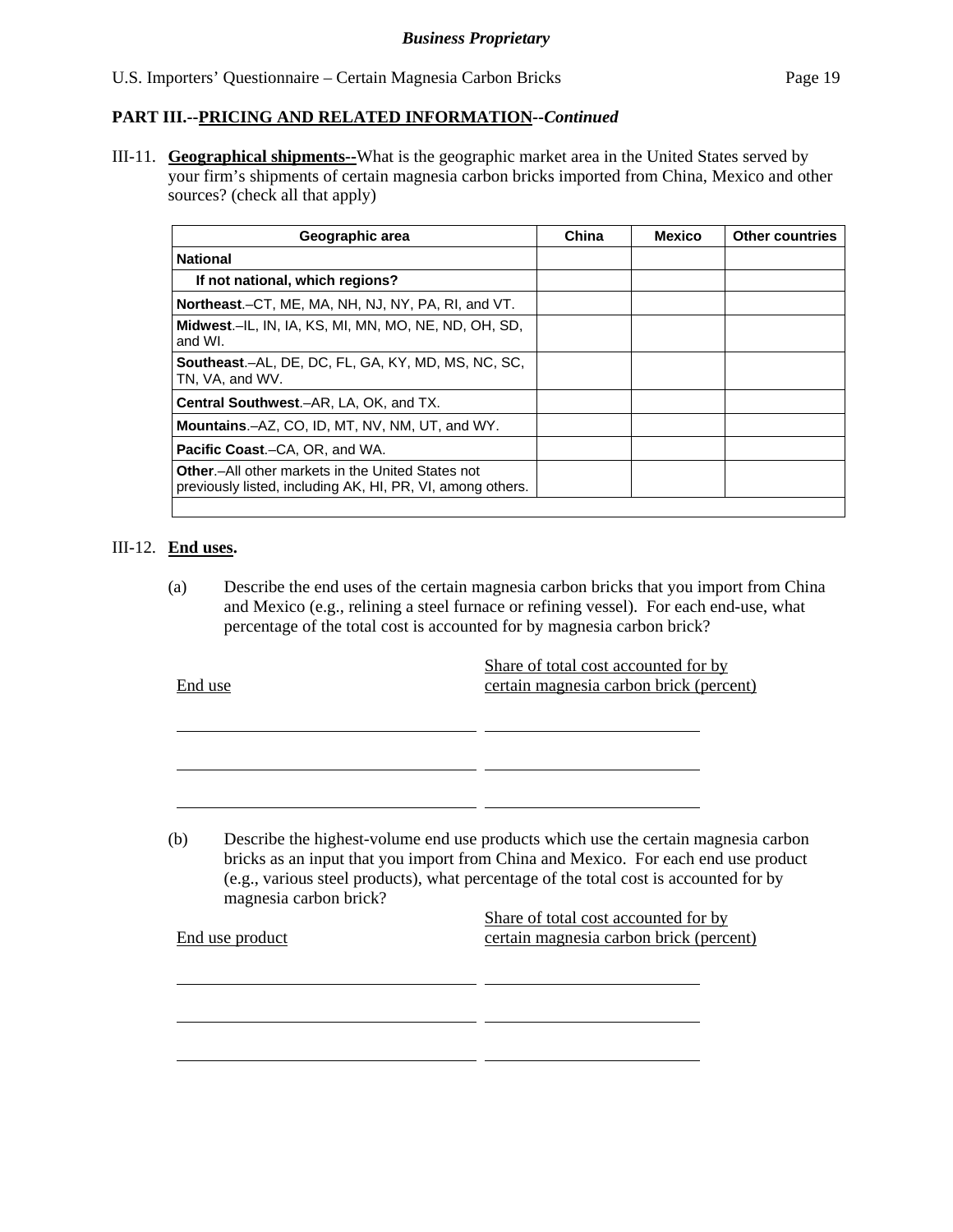### **PART III.--PRICING AND RELATED INFORMATION***--Continued*

 III-13. **Substitutes.--**Please list in order of importance any products that may be substituted for certain magnesia carbon bricks. For each possible substitute product, please describe the degree of substitutability and indicate whether changes in the price of the substitute affect the price for certain magnesia carbon bricks, and to what degree, the length of any time lag of such an effect.

| <b>Substitute</b> | <b>Application</b> | Have changes in the prices of this<br>substitute affected the price for certain<br>magnesia carbon bricks? |  |  |
|-------------------|--------------------|------------------------------------------------------------------------------------------------------------|--|--|
| 1.                |                    | No<br>Yes--Please explain.<br>$\sim$                                                                       |  |  |
| 2.                |                    | No<br>Yes--Please explain.<br>$\mathsf{I}$<br>$\blacksquare$                                               |  |  |
| 3.                |                    | $\Box$ No<br>Yes--Please explain.                                                                          |  |  |
| 4.                |                    | N <sub>o</sub><br>Yes--Please explain.<br>$\sim$                                                           |  |  |
| 5.                |                    | No<br>Yes--Please explain.                                                                                 |  |  |

#### III-14. **Demand trends.--**

(a) How has the demand within the United States for certain magnesia carbon bricks changed since January 1, 2007? What principal factors affect changes in demand?

| Increased | $\Box$ No Change | $\Box$ Decreased | $\Box$ Fluctuated |
|-----------|------------------|------------------|-------------------|
|           |                  |                  |                   |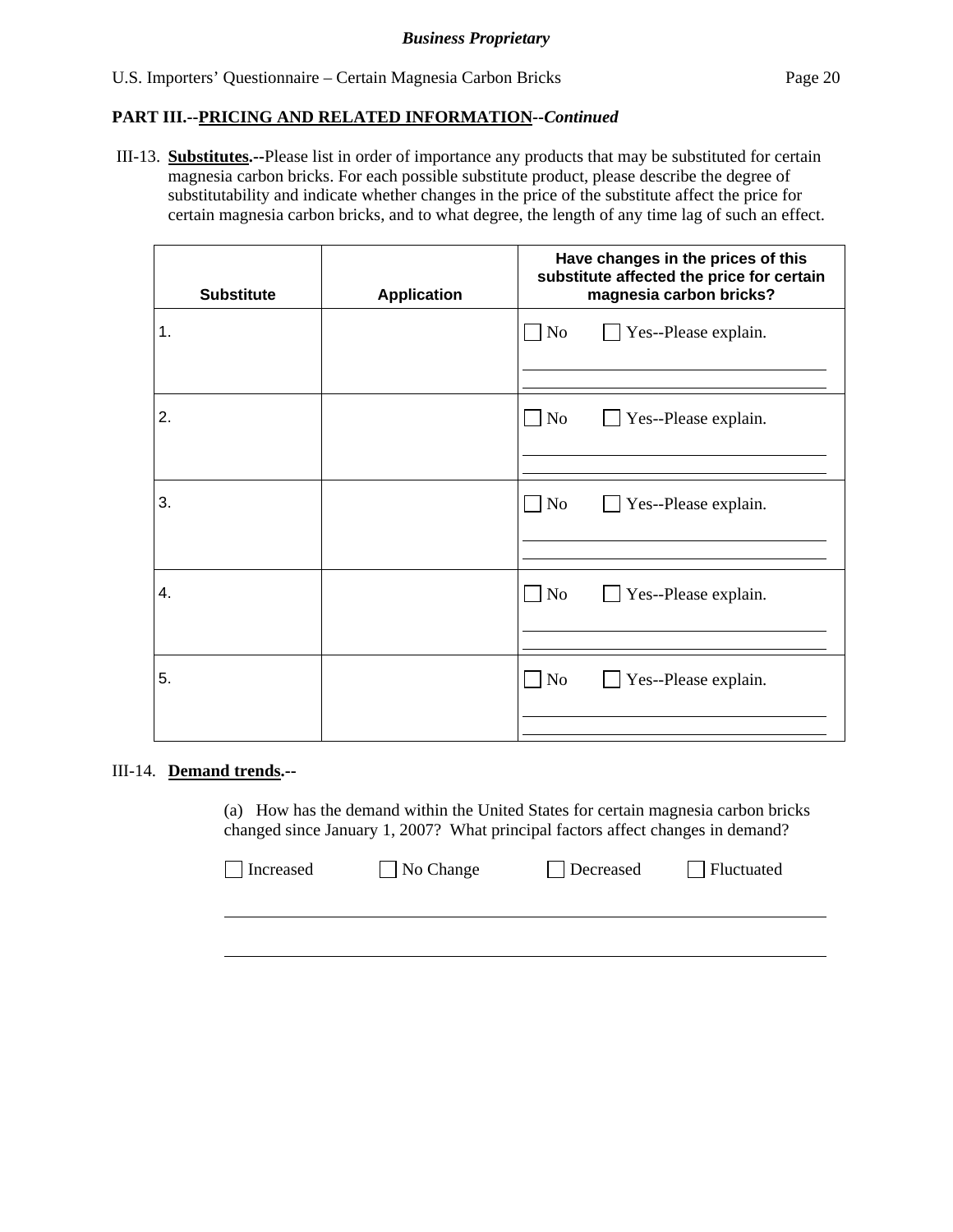## **PART III.--PRICING AND RELATED INFORMATION***--Continued*

|         | (b)            | How has the demand outside the United States (if known) for certain magnesia carbon<br>bricks changed since January 1, 2007? What principal factors affect changes in demand?                                                                     |                        |  |           |                                                                                                        |
|---------|----------------|---------------------------------------------------------------------------------------------------------------------------------------------------------------------------------------------------------------------------------------------------|------------------------|--|-----------|--------------------------------------------------------------------------------------------------------|
|         |                | Increased                                                                                                                                                                                                                                         | $\Box$ No Change       |  | Decreased | Fluctuated                                                                                             |
| III-15. | No             | certain magnesia carbon bricks since January 1, 2007?                                                                                                                                                                                             | Yes-- Please describe. |  |           | <b>Product changes.</b> --Have there been any significant changes in the product range or marketing of |
|         |                |                                                                                                                                                                                                                                                   |                        |  |           |                                                                                                        |
| III-16. |                | <b>Business cycles.--</b><br>(a) Is certain magnesia carbon bricks market subject to business cycles or conditions of<br>competition (including seasonal business) distinctive to certain magnesia carbon bricks?<br>No (skip to question IV-16.) |                        |  |           | $\Box$ Yes-- Please describe below and then answer part (b).                                           |
|         |                |                                                                                                                                                                                                                                                   |                        |  |           |                                                                                                        |
|         | N <sub>0</sub> | certain magnesia carbon bricks since January 1, 2007?                                                                                                                                                                                             | Yes-- Please describe. |  |           | (b) If yes, have there been any changes in the business cycles or conditions of competition for        |
|         |                |                                                                                                                                                                                                                                                   |                        |  |           |                                                                                                        |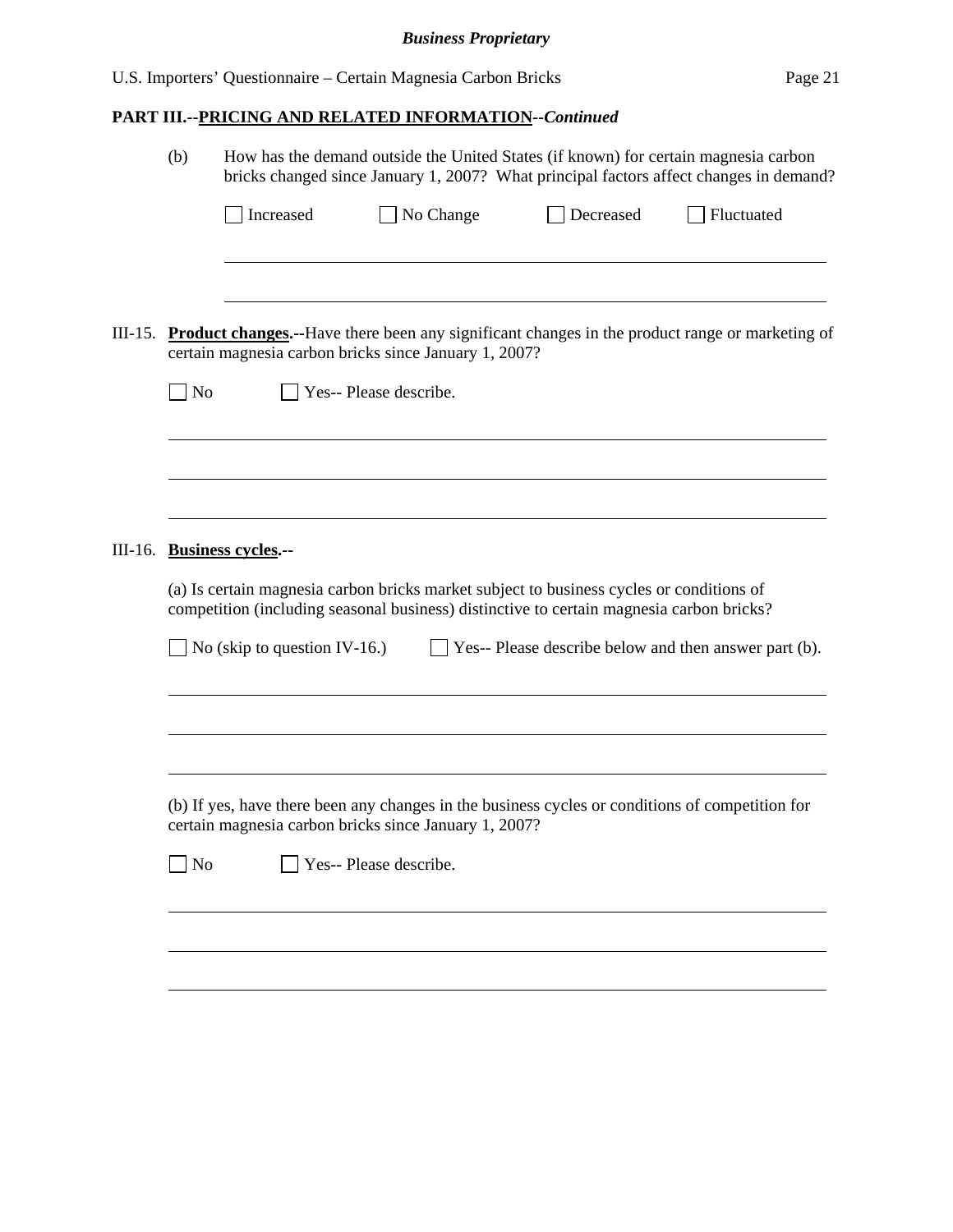U.S. Importers' Questionnaire – Certain Magnesia Carbon Bricks Page 22

#### **PART III.--PRICING AND RELATED INFORMATION***--Continued*

III-17. **Supply constraints.--**Has your firm refused, declined, or been unable to supply certain magnesia carbon bricks since January 1, 2007 (examples include placing customers on allocation or "controlled order entry," declining to accept new customers or renew existing customers, delivering less than the quantity promised, been unable to meet timely shipment commitments, etc.)?

No **Yes-- Please describe.** 

 $\overline{a}$ 

 $\overline{a}$ 

III-18. **Raw materials.--**Please describe any trends in the prices of raw materials used to produce certain magnesia carbon bricks and whether your firm expects these trends to continue.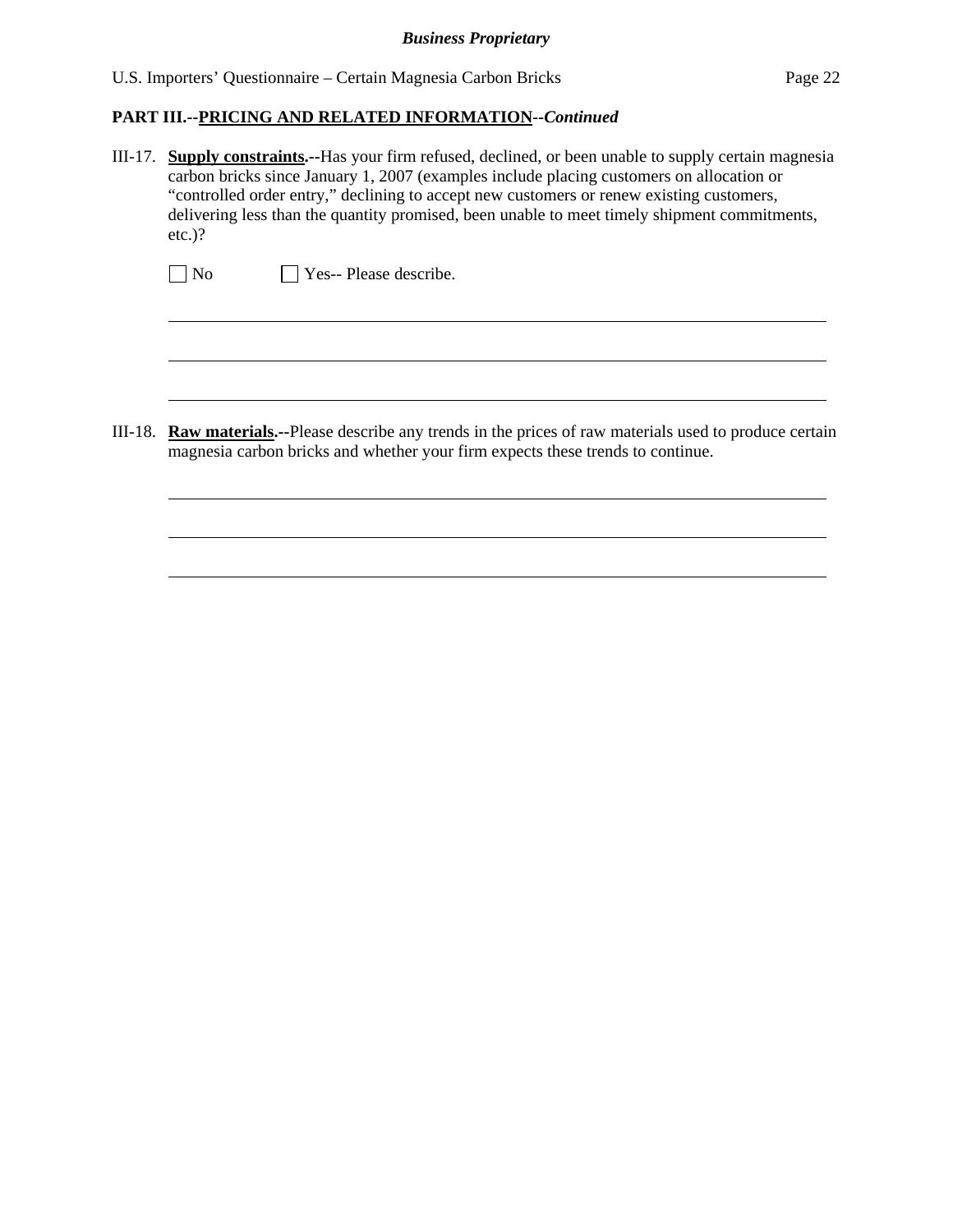## **PART III.--PRICING AND RELATED INFORMATION***--Continued*

III-19. **Interchangeability.--**Are certain magnesia carbon bricks produced in the United States and in other countries interchangeable (*i.e.*, can they physically be used in the same applications)? Please indicate below, using "A" to indicate that the products from a specified country-pair are always interchangeable, "F" to indicate that the products are frequently interchangeable, "S" to indicate that the products are sometimes interchangeable, "N" to indicate that the products are never interchangeable, and "0" to indicate no familiarity with products from a specified country $pair.<sup>1</sup>$ 

| Country-pair                                                                                                                                                                             | China | Mexico | <b>Brazil</b> | Other countries |  |  |  |
|------------------------------------------------------------------------------------------------------------------------------------------------------------------------------------------|-------|--------|---------------|-----------------|--|--|--|
| <b>United States</b>                                                                                                                                                                     |       |        |               |                 |  |  |  |
| China                                                                                                                                                                                    |       |        |               |                 |  |  |  |
| Mexico                                                                                                                                                                                   |       |        |               |                 |  |  |  |
| <b>Brazil</b>                                                                                                                                                                            |       |        |               |                 |  |  |  |
| $1$ For any country-pair producing certain magnesia carbon bricks which is sometimes or never<br>interchangeable, please explain the factors that limit or preclude interchangeable use: |       |        |               |                 |  |  |  |
|                                                                                                                                                                                          |       |        |               |                 |  |  |  |
|                                                                                                                                                                                          |       |        |               |                 |  |  |  |
|                                                                                                                                                                                          |       |        |               |                 |  |  |  |
|                                                                                                                                                                                          |       |        |               |                 |  |  |  |
|                                                                                                                                                                                          |       |        |               |                 |  |  |  |
|                                                                                                                                                                                          |       |        |               |                 |  |  |  |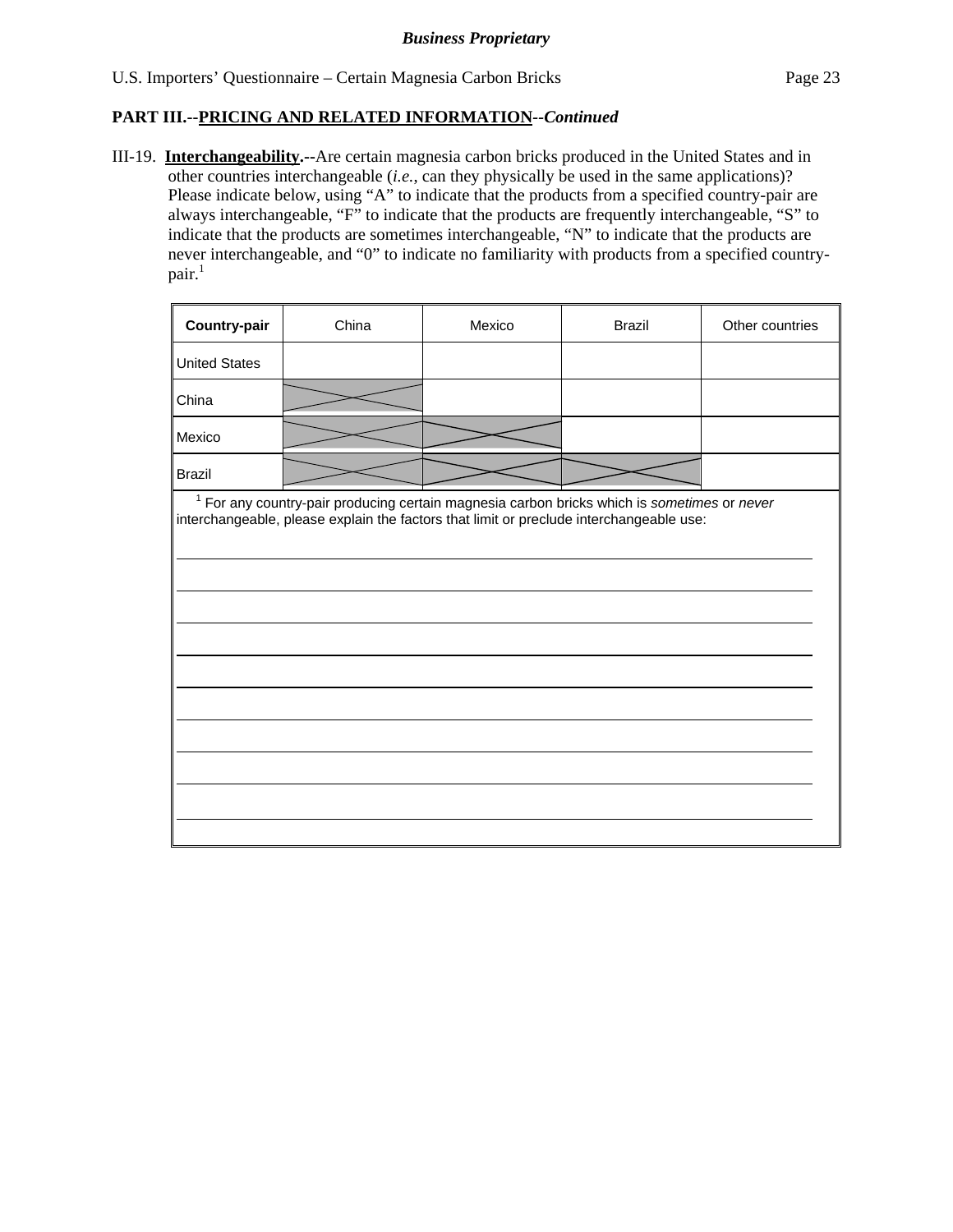$\overline{a}$ 

### **PART III.--PRICING AND RELATED INFORMATION***--Continued*

III-20. **Factors other than price.--**Are differences other than price (*i.e.*, quality, availability, transportation network, product range, technical support, *etc.*) between certain magnesia carbon bricks produced in the United States and in other countries a significant factor in your firm's sales of the products? Please indicate below, using "A" to indicate that such differences are always significant, "F" to indicate that such differences are frequently significant, "S" to indicate that such differences are sometimes significant, "N" to indicate that such differences are never significant, and "0" to indicate no familiarity with products from a specified country-pair.<sup>1</sup>

| <b>Country-pair</b>                                                                                      | China | Mexico | <b>Brazil</b> | Other countries |
|----------------------------------------------------------------------------------------------------------|-------|--------|---------------|-----------------|
| <b>United States</b>                                                                                     |       |        |               |                 |
| China                                                                                                    |       |        |               |                 |
| Mexico                                                                                                   |       |        |               |                 |
| <b>Brazil</b>                                                                                            |       |        |               |                 |
| For any country-pair for which factors other than price always or frequently are a significant factor in |       |        |               |                 |

your firm's sales of certain magnesia carbon bricks, identify the country-pair and report the advantages or disadvantages imparted by such factors: